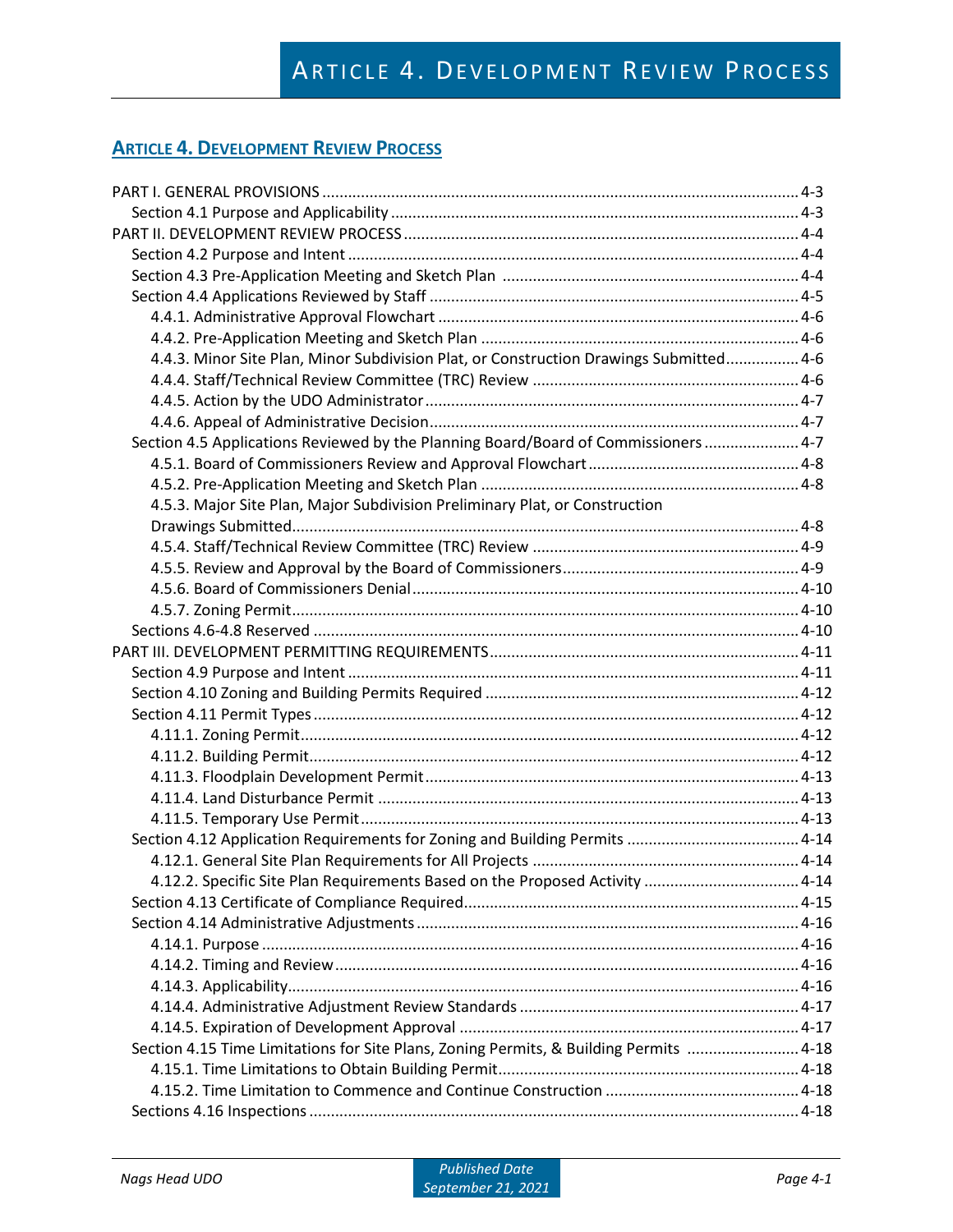# ARTICLE 4. DEVELOPMENT REVIEW PROCESS

| Section 4.21 Administrative Approval of Recombinations or Resubdivision of Nonconforming |  |
|------------------------------------------------------------------------------------------|--|
|                                                                                          |  |
|                                                                                          |  |
|                                                                                          |  |
|                                                                                          |  |
|                                                                                          |  |
|                                                                                          |  |
|                                                                                          |  |
|                                                                                          |  |
|                                                                                          |  |
|                                                                                          |  |
| 4.24.7. Transfer of Lots in Unapproved Subdivisions, Conveyance of Unapproved Lots       |  |
|                                                                                          |  |
|                                                                                          |  |
|                                                                                          |  |
|                                                                                          |  |
|                                                                                          |  |
|                                                                                          |  |
|                                                                                          |  |
|                                                                                          |  |
|                                                                                          |  |
|                                                                                          |  |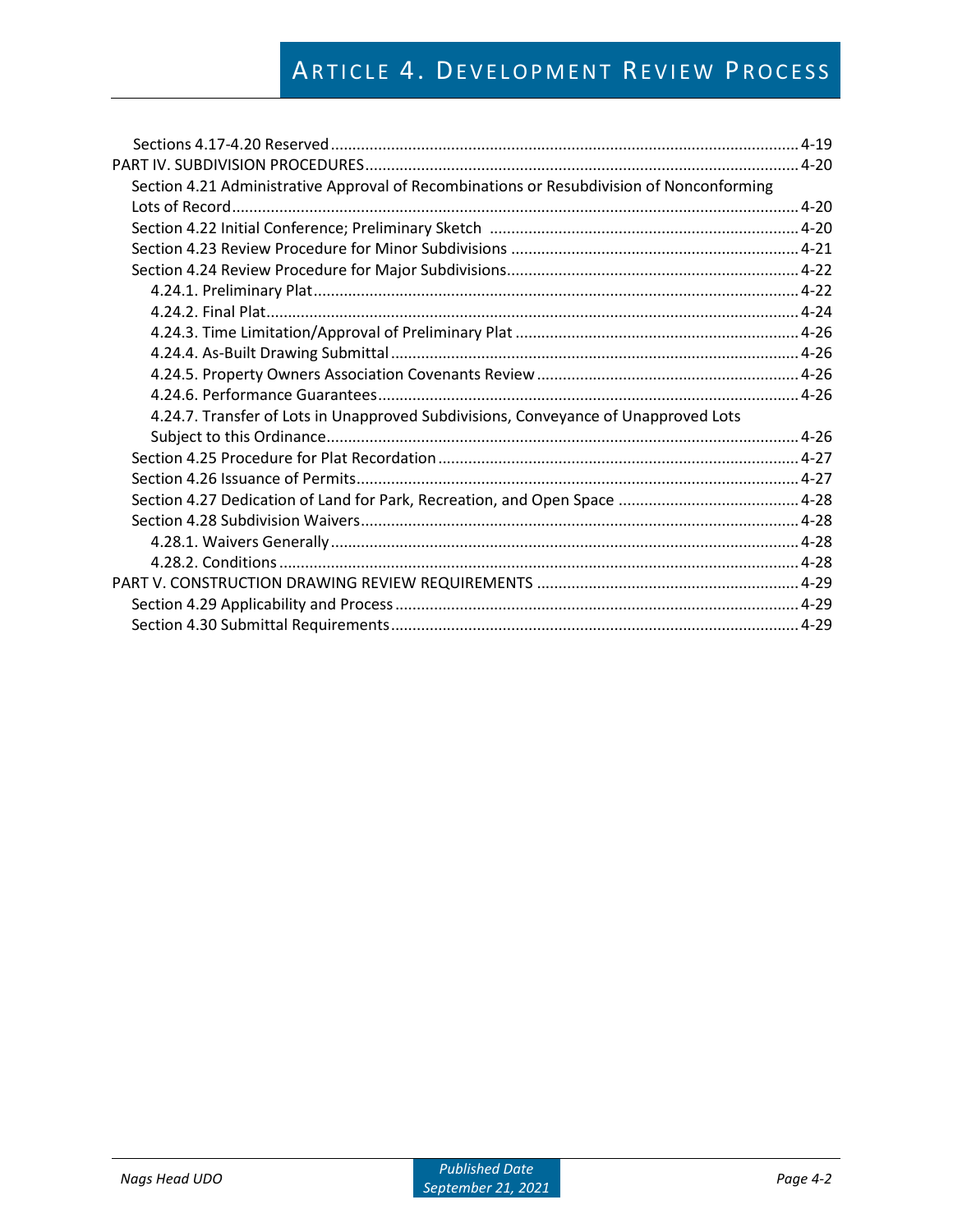# **PART I. GENERAL PROVISIONS**

### **SECTION 4.1 PURPOSE AND APPLICABILITY.**

*4.1.1.* The purpose of this Article is to establish an orderly process to develop land within the Town of Nags Head. It is also the intent of this Article to provide a clear and comprehensive development process that is fair and equitable to all interests, including the petitioners, affected neighbors, Town staff, related agencies, the Planning Board, and the Board of Commissioners.

*4.1.2.* The development review process applies to all development actions within the planning jurisdiction of the Town of Nags Head. Table 4-1, Development Review Procedures, depicts the reviewing body/administrative official for type of development activity.

*4.1.3.* Projects involving development other than one and two-family dwellings must go through a separate and formal development review process, in accordance with Article 4, Development Review Process, prior to proceeding through the permitting process. This development review process is described in Part II of this Article.

*4.1.4.* Projects involving construction of one and two-family dwellings generally proceed straight to the permitting process which is described in Part III of this Article.

| <b>TABLE 4-1: DEVELOPMENT REVIEW PROCEDURES</b><br>$D = DECIDE$<br>$R = RECOMMENDATION$ |                                    |                                     |                                             |                                 |                                         |  |  |  |
|-----------------------------------------------------------------------------------------|------------------------------------|-------------------------------------|---------------------------------------------|---------------------------------|-----------------------------------------|--|--|--|
| <b>PROCEDURE</b>                                                                        | <b>UDO</b><br><b>ADMINISTRATOR</b> | <b>BUILDING</b><br><b>INSPECTOR</b> | <b>TECHNICAL REVIEW</b><br><b>COMMITTEE</b> | <b>PLANNING</b><br><b>BOARD</b> | <b>BOARD OF</b><br><b>COMMISSIONERS</b> |  |  |  |
| <b>SITE DEVELOPMENT</b>                                                                 |                                    |                                     |                                             |                                 |                                         |  |  |  |
| <b>Site Plan</b>                                                                        |                                    |                                     |                                             |                                 |                                         |  |  |  |
| <b>Major Site Plan</b>                                                                  | R                                  |                                     | $\mathsf{R}$                                | ${\sf R}$                       | D                                       |  |  |  |
| <b>Minor Site Plan</b>                                                                  | D                                  |                                     | $\mathsf{R}$                                |                                 |                                         |  |  |  |
| Subdivision                                                                             |                                    |                                     |                                             |                                 |                                         |  |  |  |
| <b>Major Subdivision</b>                                                                |                                    |                                     |                                             |                                 |                                         |  |  |  |
| <b>Preliminary Plat</b>                                                                 | R                                  |                                     | $\mathsf{R}$                                | $\mathsf{R}$                    | D                                       |  |  |  |
| <b>Construction Drawings</b>                                                            | D                                  |                                     | $\mathsf{R}$                                |                                 |                                         |  |  |  |
| <b>Final Plat</b>                                                                       | D                                  |                                     | $\mathsf{R}$                                |                                 |                                         |  |  |  |
| <b>Minor Subdivision</b>                                                                | D                                  |                                     | $\mathsf{R}$                                |                                 |                                         |  |  |  |
| <b>PERMITS</b>                                                                          |                                    |                                     |                                             |                                 |                                         |  |  |  |
| <b>Building Permit</b>                                                                  |                                    | D                                   |                                             |                                 |                                         |  |  |  |
| <b>Zoning Permit</b>                                                                    | D                                  |                                     |                                             |                                 |                                         |  |  |  |
| <b>Sign Permit</b>                                                                      | D                                  |                                     |                                             |                                 |                                         |  |  |  |
| <b>Floodplain Dev. Permit</b>                                                           | D                                  |                                     |                                             |                                 |                                         |  |  |  |
| <b>Land Disturbance Permit</b>                                                          | D                                  |                                     |                                             |                                 |                                         |  |  |  |
| <b>Temporary Use Permit</b>                                                             | D                                  |                                     |                                             |                                 |                                         |  |  |  |
| <b>ADMINISTRATIVE</b>                                                                   |                                    |                                     |                                             |                                 |                                         |  |  |  |
| <b>Administrative Adjustment</b>                                                        | D                                  |                                     |                                             |                                 |                                         |  |  |  |

*4.1.5.* Approved plans shall be the guiding documents for final approval and permitting.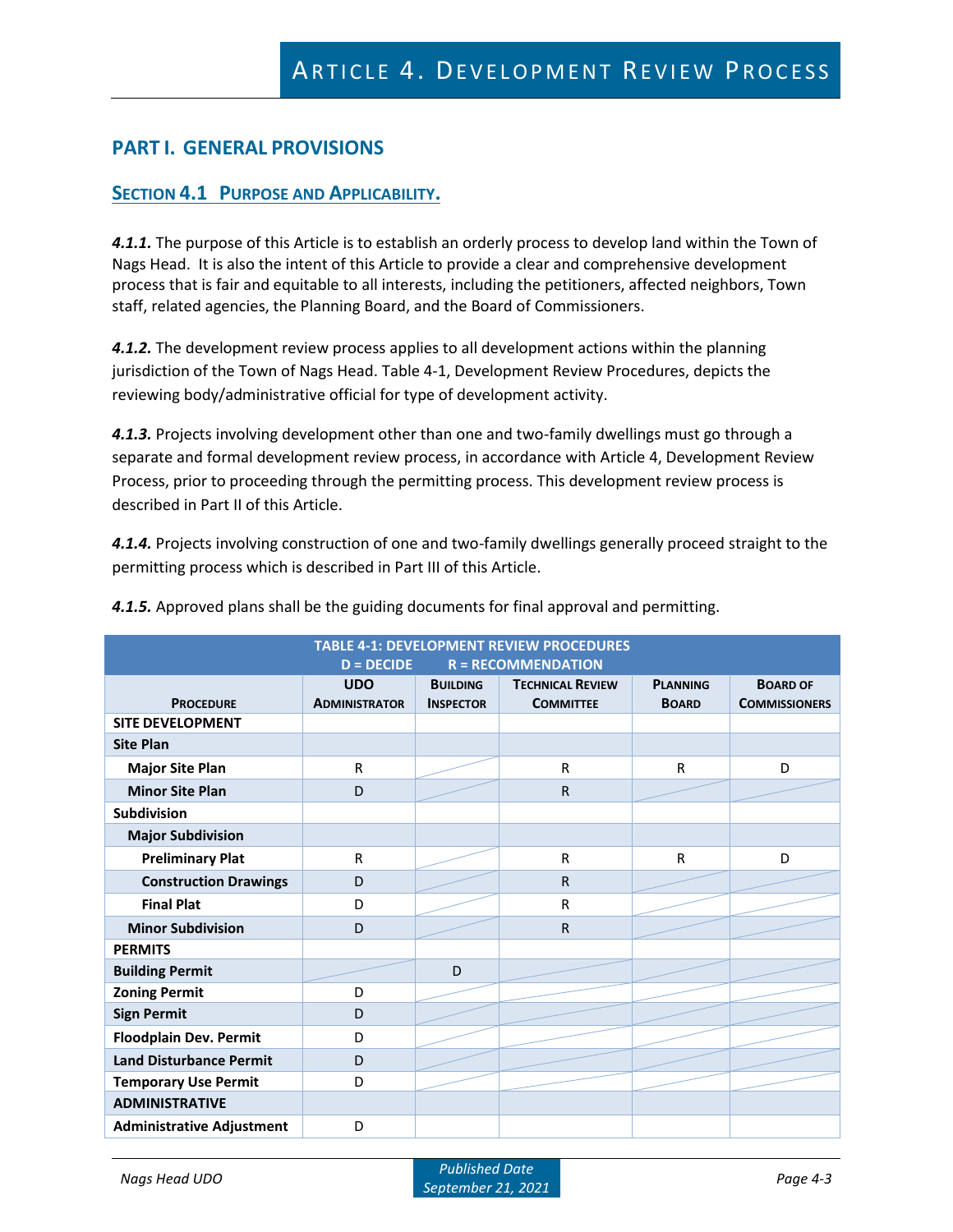# **PART II. DEVELOPMENT REVIEW PROCESS.**

### **SECTION 4.2 PURPOSE AND INTENT.**

The formal development review process is designed for non-residential development (i.e., projects other than one- and two-family dwellings) applications that require review by the Planning Board and Board of Commissioners. The permitting process for one- and two-family dwellings is provided in Part III, Development Permitting Requirements.

### **SECTION 4.3 PRE-APPLICATION MEETING AND SKETCH PLAN.**

*4.3.1.* The purpose of a pre-application meeting is to review projects at a conceptual level early in the design process for consistency with requirements of the UDO. The pre-application meeting is conducted with the UDO Administrator or his/her designee.

*4.3.1.1. Optional.* A pre-application meeting for all development is strongly encouraged. This recommended pre-application meeting is a non-binding and informal review of a development proposal intended to provide information to the applicant on the procedures and policies of the Town of Nags Head, and does not confer upon the applicant any development rights. This meeting is a courtesy intended to inform the applicant of the approval criteria prior to submittal of the development plan; furthermore, pre-application review does not constitute approval of the development plan and may not be substituted for any required approvals.

*4.3.1.2. Mandatory*. A pre-application meeting and sketch plan review with the Planning Board is required in accordance with 10.84.1., Sketch Plan Review, prior to the submission of a formal site plan. A sketch plan is mandatory for all new development other than one and two-family dwellings in cases where new construction and/or additions have a total habitable building area that is five thousand (5,000) square feet or greater.

*4.3.2.* The applicant may schedule a pre-application meeting with the UDO Administrator to review the requirements that may apply to proposed development and methods that may be used to meet the Town's requirements. For the purposes of this meeting, the applicant shall prepare a Sketch Plan which includes the items listed in subsection 4.3.4. The UDO Administrator may advise the applicant of potentially applicable Town regulations and policies, suggest development alternatives, and discuss application procedures and fees (see Section 1.9, Fees). However, the burden remains upon the applicant to familiarize themselves with these matters and to obtain the assistance of relevant professionals if necessary. For projects that require Planning Board review, the Sketch Plan will be forwarded to the Planning Board at its next regularly scheduled meeting with staff comments in accordance with the annual Planning and Development Submittal Calendar.

*4.3.3.* The applicant is encouraged to incorporate the recommendations of the UDO Administrator and/or the Planning Board (if applicable) into the development plan before submittal of a formal site plan.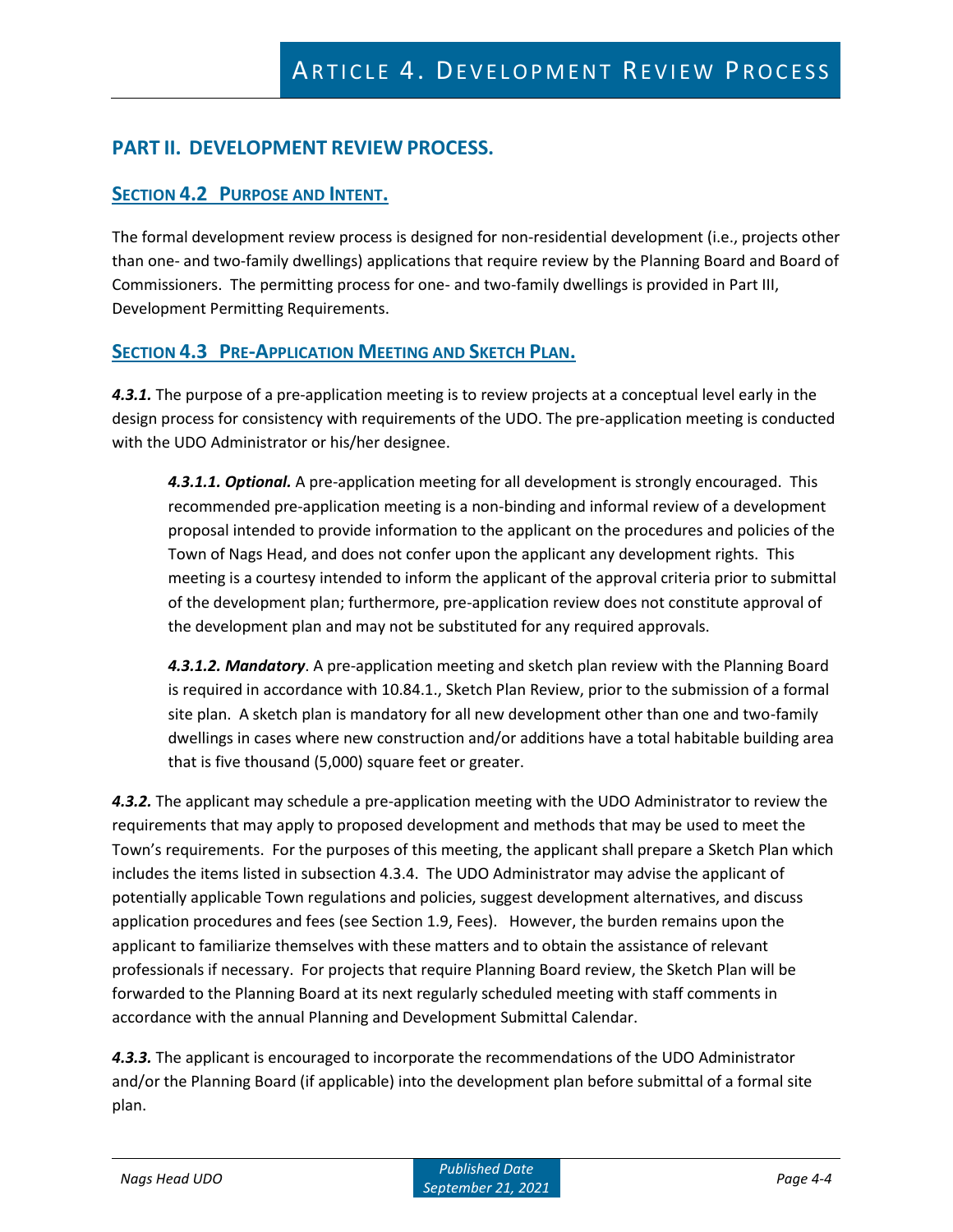# ARTICLE 4. DEVELOPMENT REVIEW PROCESS

*4.3.4.* To ensure an appropriate level of review, applicants are encouraged to submit as much information as possible. Applicants are encouraged to provide more than one project alternative or variations of the proposed project for review. A digital copy of the sketch plan, drawn to scale, should be submitted to the UDO Administrator, including the following:

*4.3.4.1.* Rough site plan sketches. A site plan prepared to scale, preferably the same scale as required for development plan submittal, with existing and proposed development including but not limited to property boundaries, total acreage, existing and proposed streets, adequate space allocations for the requisite wastewater and stormwater improvements, vegetation/buffering requirements, site access, and the boundaries of any proposed phasing.

*4.3.4.2.* Building renderings.

*4.3.4.3.* A narrative describing the proposed project and how it is consistent with Town development requirements and the Comprehensive Plan.

### **SECTION 4.4 APPLICATIONS REVIEWED BY STAFF.**

Administrative approval includes the following types of development:

- Minor Site Plans (increases in lot coverage or building floor area not greater than 1,000 square feet, changes to stormwater management measures, landscape buffering, vegetation preservation area, signage, or site lighting for existing development, and/or any temporary changes to sites as part of activities eligible for and subject to the issuance of a Temporary Use Permit; such applications may constitute minor modifications to previously issued or approved major site plans).
- Change of use applications not involving establishment of a new special use.
- Administrative Adjustments (see Section 4.14).
- Temporary Use Permits (see Section 4.11.5).
- Minor Subdivisions.
- Major Subdivision Final Plats.

The UDO Administrator has the authority to determine when projects meeting the above requirements shall require Major Site Plan review due to other project activities or unique circumstances; the UDO Administrator shall make such a determination in writing.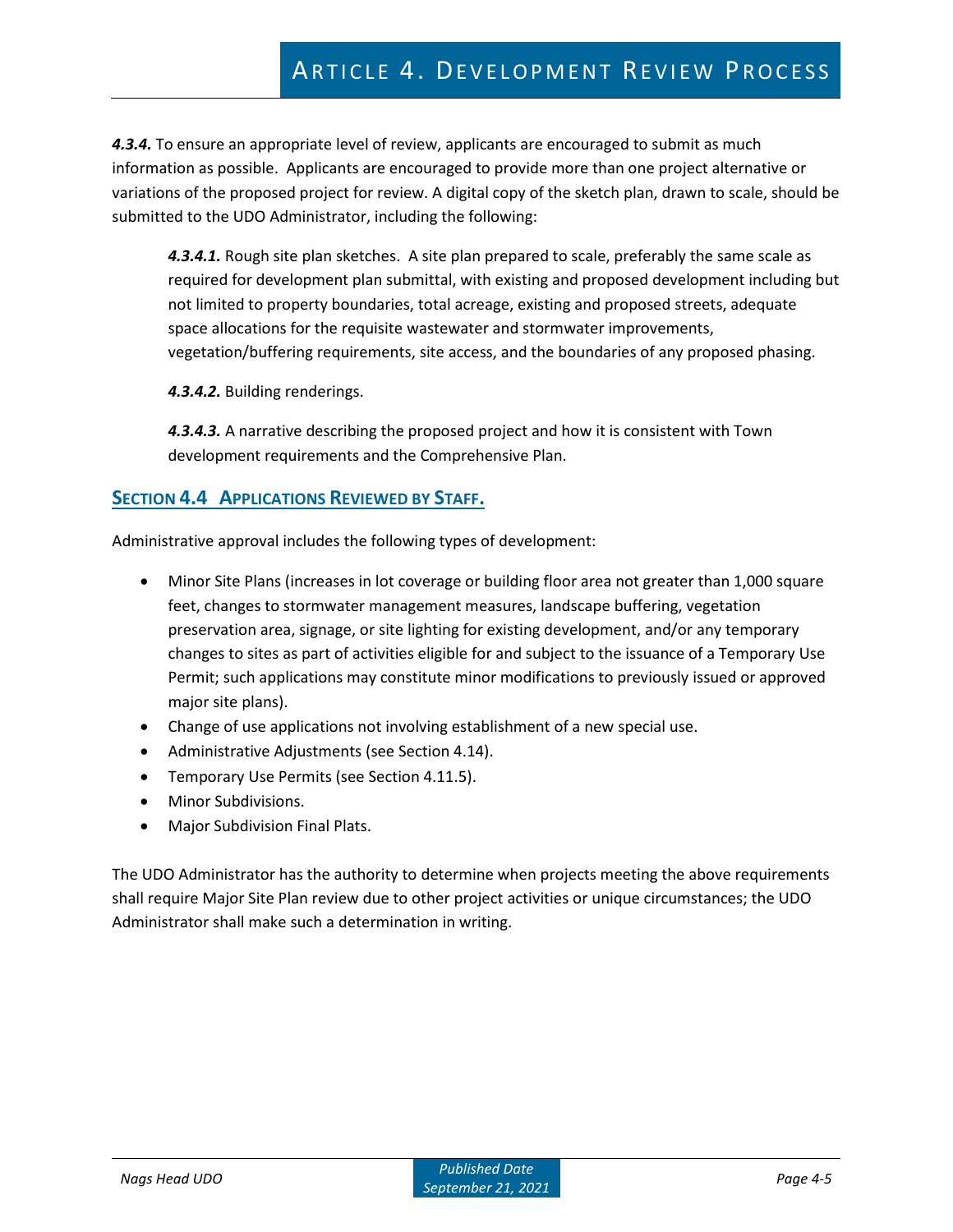#### *4.4.1. Administrative Approval Flowchart.*



### *4.4.2. Pre-Application Meeting and Sketch Plan.*

Pre-application meeting and sketch plan review is optional and in accordance with Section 4.3, Pre-Application Meeting and Sketch Plan.

#### *4.4.3. Minor Site Plan, Minor Subdivision Plat, or Construction Drawings Submitted for Review.*

A plan of the proposed development shall be submitted in accordance with this Article, as applicable, and shall be accompanied by the completed application and payment of a fee as adopted by the Board of Commissioners (see Section 1.9, Fees).

### *4.4.4. Staff/Technical Review Committee (TRC) Review.*

The UDO Administrator may circulate the plan or plat to relevant Town staff and officials. These officials/staff shall constitute a Technical Review Committee (TRC). The TRC may include, but not necessarily be limited to, the following:

- UDO Administrator
- Police Department
- Fire Department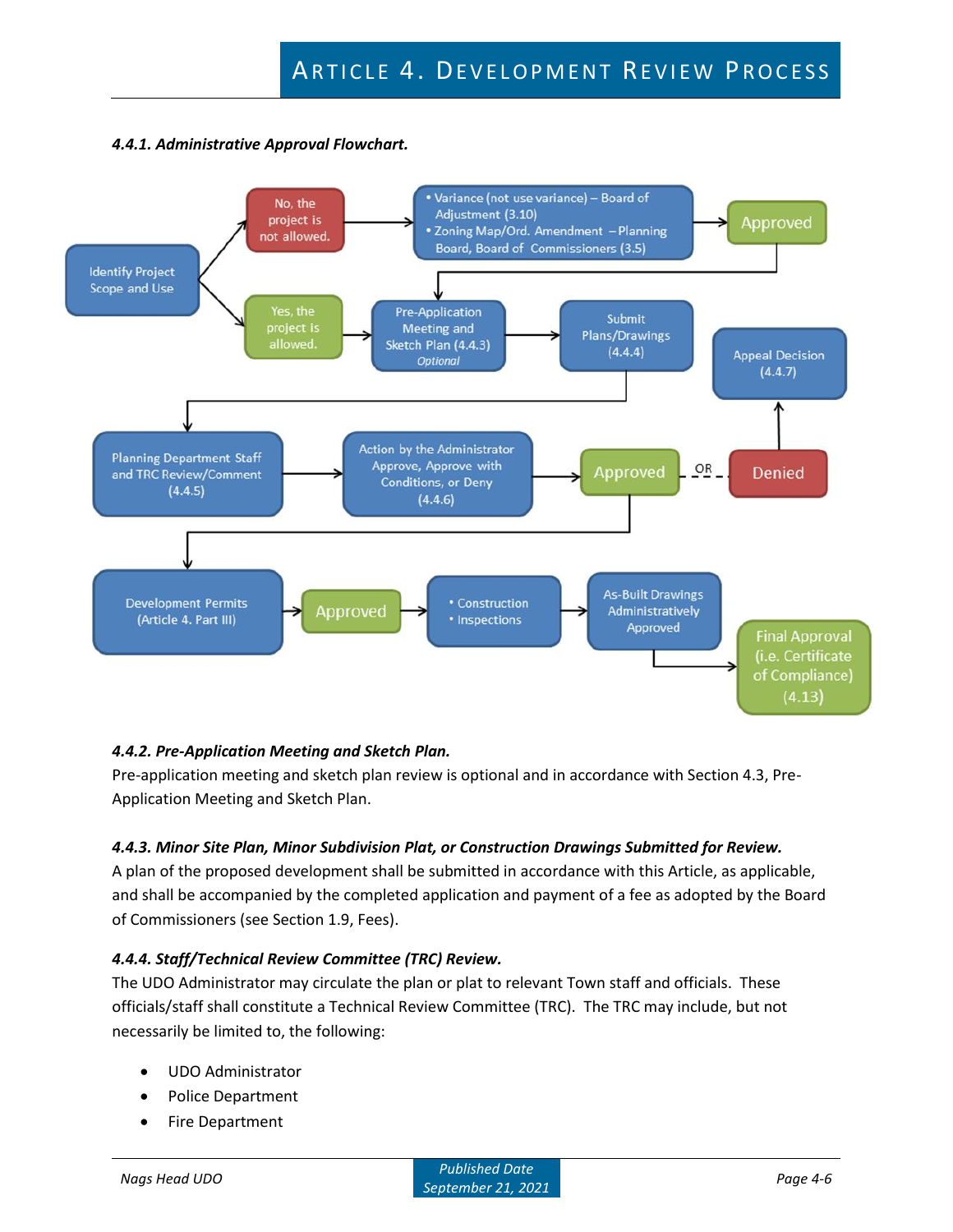- Building Inspections Department
- Town Engineer
- Public Works Department
- Town Attorney

Other governmental agencies, organizations, and officials who may be requested to review plans/plats, at the discretion of the UDO Administrator, include the following:

- Utilities Providers
- Dare County Health Department
- Dare County Board of Education
- Dare County Planning Department
- Albemarle Rural Planning Organization
- NC Department of Transportation
- NC Department of Environmental Quality
- US Army Corps of Engineers

#### *4.4.5. Action by the UDO Administrator.*

Within thirty (30) days of the receipt of a complete and application, the UDO Administrator shall in writing approve, approve with conditions, or deny such applications contained in Section 4.4, Applications Reviewed by Staff.

#### *4.4.6. Appeal of Administrative Decision.*

Administrative decisions under this section may be appealed to the Board of Adjustment in the manner provided by Section 3.9, Appeals of Administrative Decisions.

#### **SECTION 4.5 APPLICATIONS REVIEWED BY THE PLANNING BOARD/BOARD OF COMMISSIONERS.**

Board of Commissioners approval upon Planning Board review and recommendation applies to the following:

- Major site plans (if involving a special use, see Section 3.8, Special Use Permits, for additional procedural and notification requirements).
- Vested Rights Site Plans in accordance with Section 3.6, Establishment of Vested Rights.
- Major Subdivisions.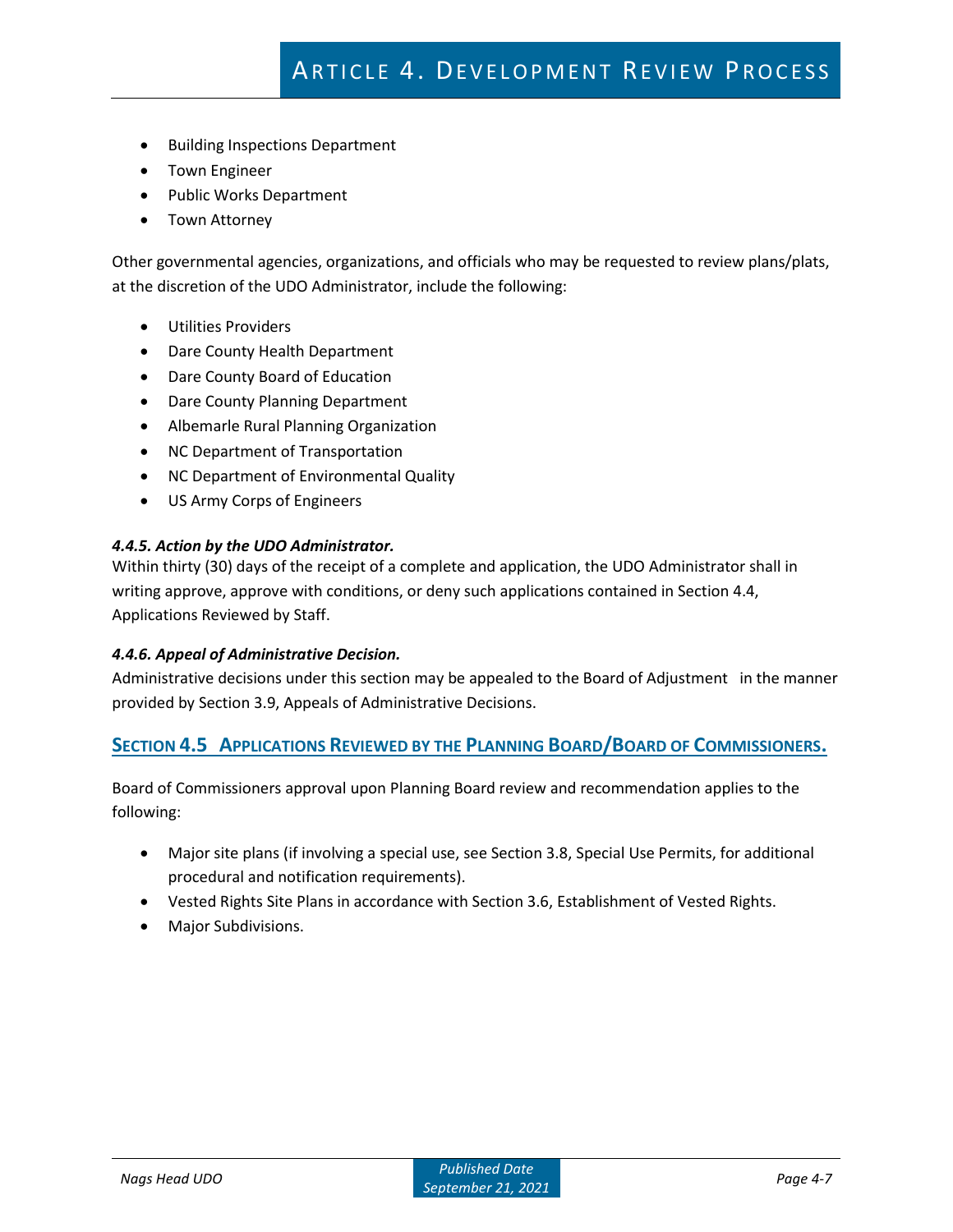

### *4.5.1. Board of Commissioners Review and Approval Flowchart.*

### *4.5.2. Pre-Application Meeting and Sketch Plan.*

A pre-application meeting and sketch plan is mandatory, in accordance with Section 4.3, Pre-Application Meeting and Sketch Plan, for all new development where new construction and/or additions have a total habitable building area that is five thousand (5,000) square feet or greater.

## *4.5.3. Major Site Plan, Major Subdivision Preliminary Plat, or Construction Drawings Submitted for Review.*

*4.5.3.1.* All major site plans and major subdivision preliminary plats shall be submitted in accordance with this Article, as applicable, and shall be accompanied by the completed application and payment of a fee as adopted by the Board of Commissioners (see Section 1.9, Fees).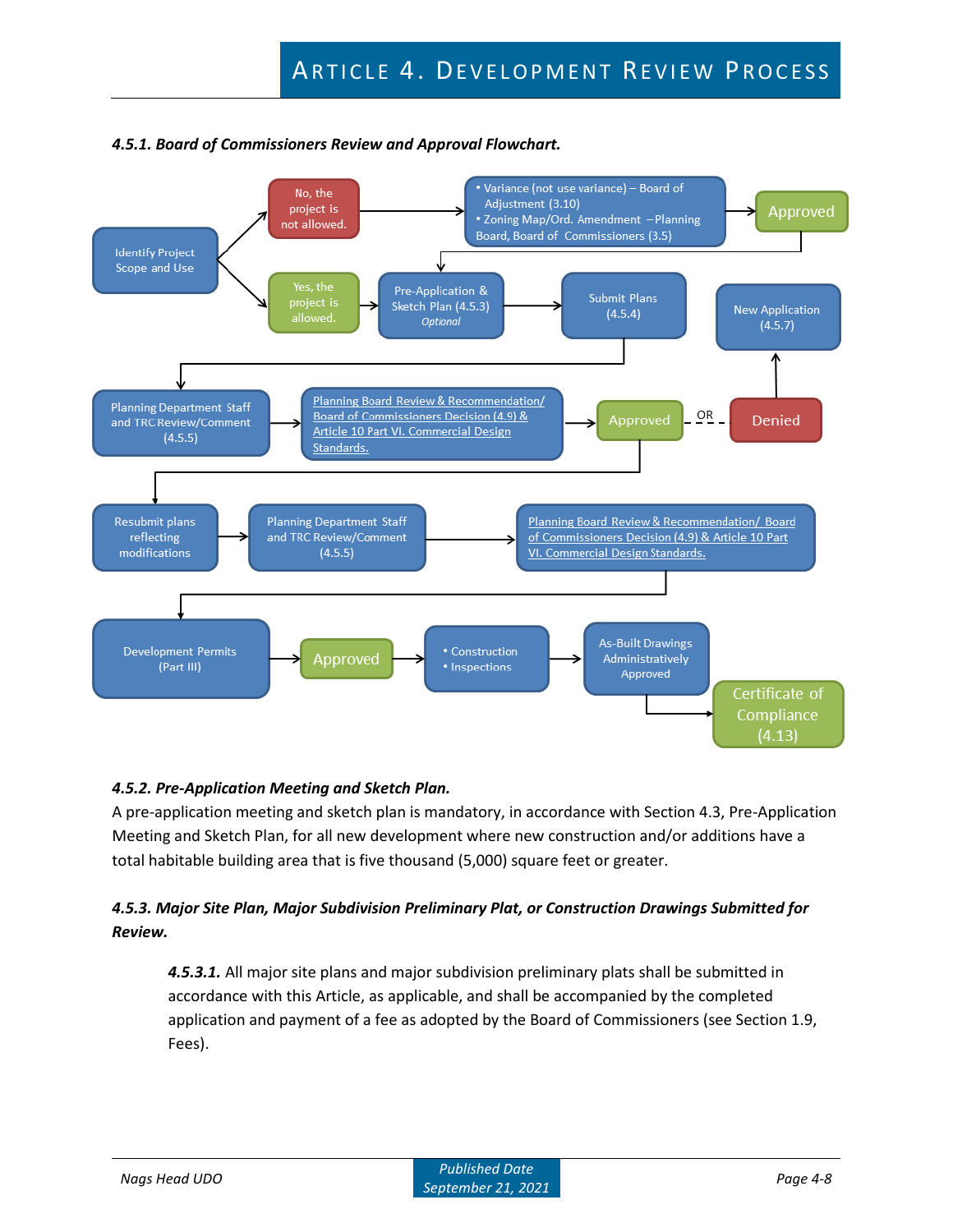*4.5.3.2.* All major site plans and major subdivision preliminary plats shall be not later than 45 calendar days prior to the Planning Board meeting at which the applicant desires for the application to be considered.

#### *4.5.4. Staff/Technical Review Committee (TRC) Review.*

The UDO Administrator will circulate the plan to relevant Town staff and officials for comments and recommendations. These reviewing officials/staff shall constitute the Technical Review Committee (TRC). The TRC may include, but not necessarily be limited to, those parties listed in subsection 4.4.4. The UDO Administrator will provide comments to the applicant.

#### *4.5.5. Review and Approval by the Board of Commissioners Upon Planning Board Recommendation.*

*4.5.5.1.* Following a complete review by the staff, the UDO Administrator shall schedule the application for review by the Planning Board at the next regularly scheduled meeting.

*4.5.5.2.* The Planning Board shall forward its recommendation to the Board of Commissioners within thirty (30) days of reviewing the application. If no recommendation is received from the Planning Board within 30 days from the date when submitted to the Planning Board, the petitioner may take the proposal to the Board of Commissioners without a recommendation from the Planning Board. However, the Planning Board may request the Board of Commissioners to delay final action until such time as the Planning Board can present its recommendations. No such limitations shall apply to applications or requests submitted by Town staff or any Town Board.

*4.5.5.3.* Before an item is placed on the consent agenda to schedule a public hearing, the Planning Board's recommendation must be received by the Board of Commissioners. The Board of Commissioners shall hold a public hearing to consider the application at its next regularly scheduled meeting. Notice of the public hearing shall be as specified in Section 3.4, Notice of Hearing.

*4.5.5.4.* The Board of Commissioners may take the following actions:

*4.5.5.4.1.* Approve the application;

- *4.5.5.4.2.* Approve the application with conditions acceptable to the applicant;
- *4.5.5.4.3.* Deny the application;

*4.5.5.4.4.* Table or continue the consideration of the application until a specific meeting date and time or until the next regular meeting of the Board of Commissioners. In the course of evaluating the proposed special use, the Planning Board or Board of Commissioners may request additional information from the applicant to determine whether the applicant has met the requirements of this UDO. With the applicant's agreement, the Board may continue the hearing until such time as the applicant can provide the information. Without the agreement of the applicant, the Board may make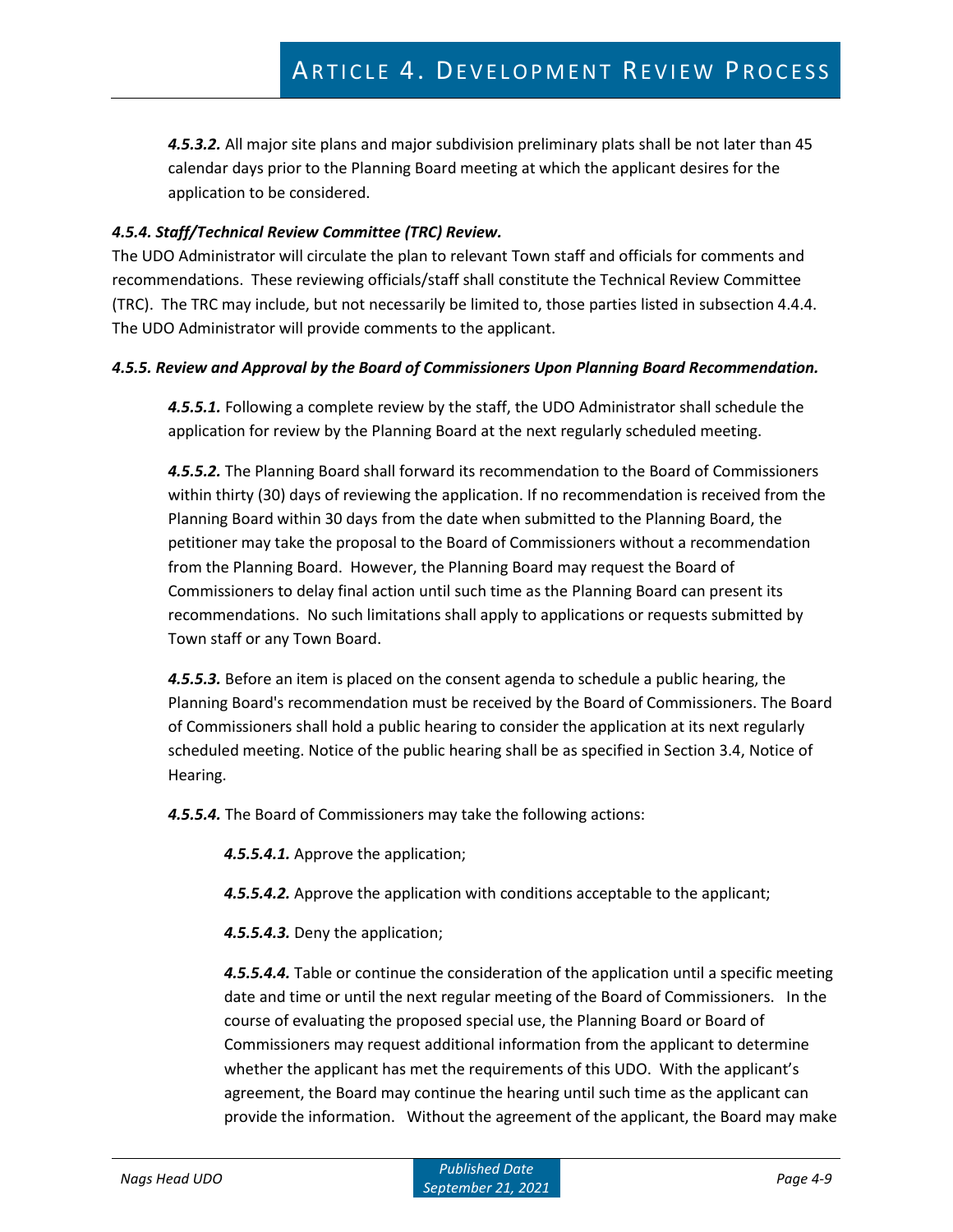a determination of whether the UDO requirements are met for permit issuance. In that case, the applicant bears the risk that their evidence could be insufficient to the met UDO requirements and that had they provided the information requested they might have cured a deficiency.

*4.5.5.4.5.* Return the application to the Planning Board for further consideration. This deferral does not restart the initial Planning Board 45-day review period. The Board of Commissioners may direct that the Planning Board return a recommendation by a certain date.

### *4.5.6. Board of Commissioners Denial.*

Following denial by the Board of Commissioners, the applicant may file a new application and associated fee or appeal the decision to the Superior Court. Unless the Board of Commissioners explicitly states conditions that must be met prior to the resubmission of an application, the applicant shall not submit a new application for the same property within one (1) year of the date of denial by the Board of Commissioners unless the application is (i) significantly different from the previously denied application as determined by the UDO Administrator or (ii) the applicant pays a double fee. All applications shall be resubmitted for full review unless the application is resubmitted to address conditions set forth by the Board of Commissioners for reapplication.

#### *4.5.7. Zoning Permit.*

Approval of a site plan or final subdivision plat shall be a prerequisite of a zoning permit consistent with the requirements of Article 4, Part III, Development Permitting Requirements.

### **SECTIONS 4.6 - 4.8 RESERVED**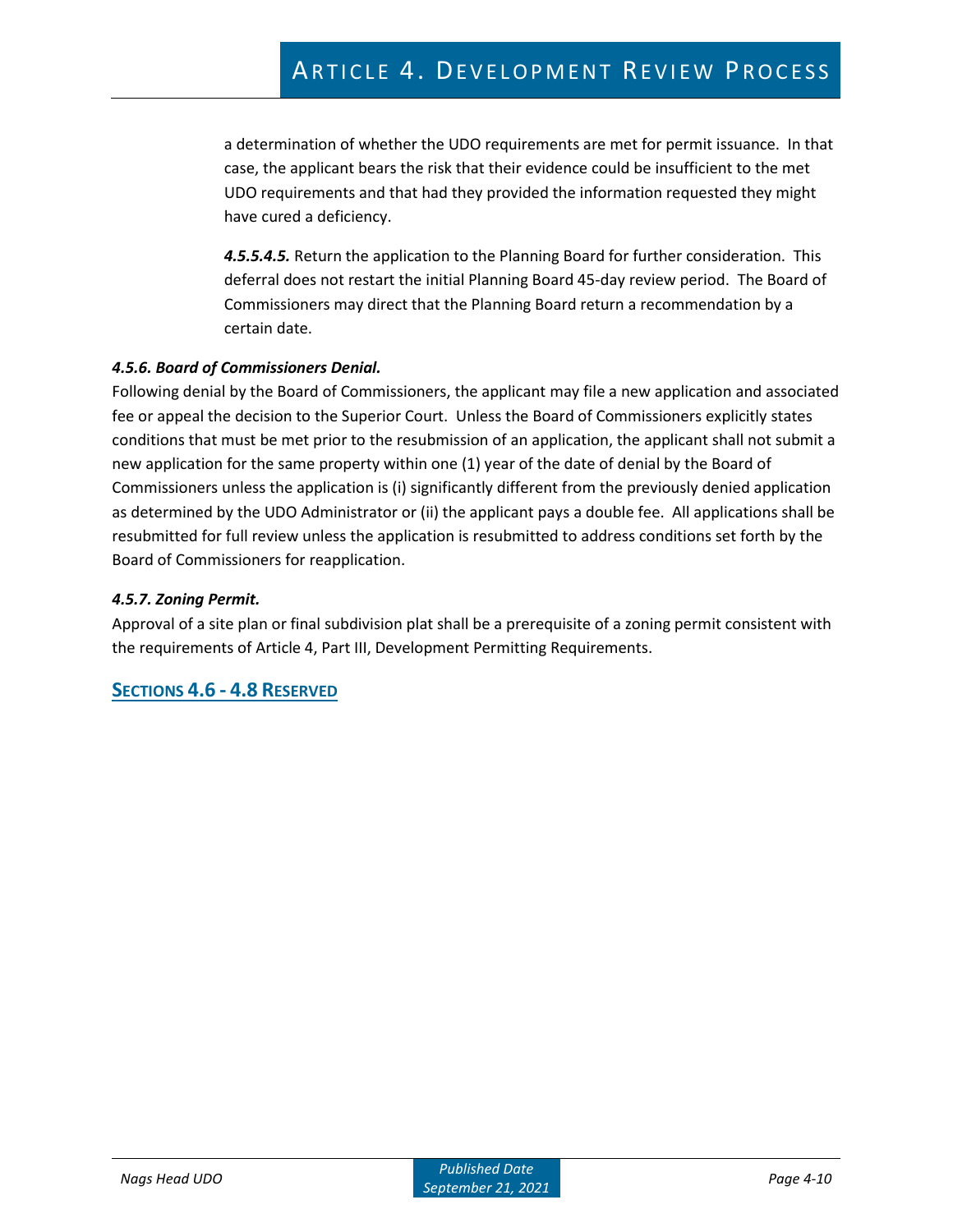# **PART III. DEVELOPMENT PERMITTING REQUIREMENTS.**

### **SECTION 4.9 PURPOSE AND INTENT.**

This section establishes the permitting process for developing one- and two-family dwellings as well as projects that complete the development review process in Part II of this Article. The permitting process involves a comprehensive review of projects for compliance with the regulations of this UDO. Projects will be reviewed for compliance with zoning, floodplain management, stormwater management, erosion and sedimentation control, as well as building code compliance. One or more permits are commonly required for most site improvements including, but not limited to, the following:

- Single-family/ two-family construction includes additions/expansions, enclosures, stairs, ramps.
- Commercial development includes additions/expansions, storage, renovations or changes of use.
- Accessory structures includes pool, storage buildings, gazebo, dune deck, tennis courts.
- Driveways, parking and parking additions or reconfigurations.
- Fences and pool barriers.
- Signs.
- Satellite dishes/minor communication towers.
- Bulkheads and retaining walls.
- Outdoor showers, HVAC, and pool equipment platforms.
- Improvements or modifications to buffer yards
- Removal of trees greater than 6 inches in caliper.
- Land disturbing activity including but not limited to clearing, grading, grubbing of tree/shrub roots, and/or filling.
- Temporary uses or temporary modification of uses.

In order for an application to be complete, the Development Permit Application may include submission of one or more of the following items:

- Dare County Health Department (Septic) Improvement Permit for projects outside of The Village at Nags Head, or letter of connection approval from Carolina Water Service Co. for projects within The Village.
- Copy of CAMA permit (if applicable).
- NFIP V-Zone certification (if applicable).
- Written detailed description of project scope and use.
- Completed Residential Design Guidelines Point Tabulation Form (if applicable).
- Survey.
- Two sets of building plans.
- Sedimentation and erosion control for disturbance >5,000 square feet.
- Stormwater plans with grading and drainage (if applicable).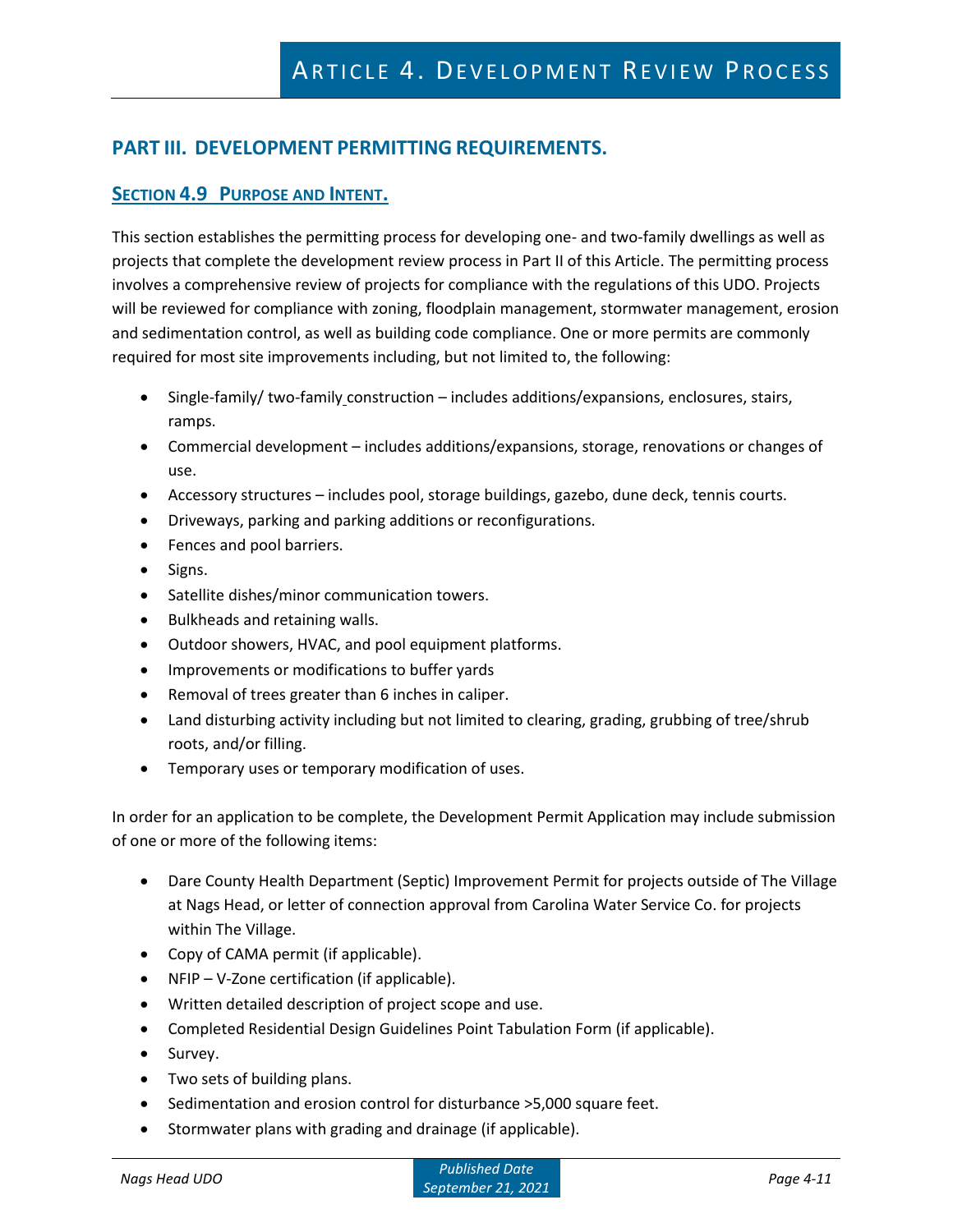- Signs, including dimensioned renderings and foundation or attachment details.
- Other information as required by local ordinance, CAMA, or State codes.

A description of the permit application and procedural requirements is provided in the Town's Reference Manual. 2019 Edition, for Development Permit Applications.

### **SECTION 4.10 PERMITS REQUIRED.**

*4.10.1.* No use of land shall be initiated or modified and no building or other structure shall be erected, moved, added to or structurally altered without having either a special use permit approved by the Board of Commissioners as provided for under Section 3.8, Special Use Permits, or the necessary permits identified in Section 4.11, Permit Types, approved and issued by the UDO Administrator.

*4.10.2.* Furthermore, no building permit shall be issued except in conformity with the provisions of this UDO, the state building code, and applicable federal, state and local regulations.

*4.10.3.* A fee for special use permits, zoning permits and building permits is required, which shall be in accordance with a regularly adopted fee schedule of the Town.

### **SECTION 4.11 PERMIT TYPES.**

All development related activities require permits from the Town of Nags Head. Depending on the activity, one or more of the following permit types may be required. All applicable UDO required permits are prerequisites of a building permit.

#### *4.11.1. Zoning Permit.*

Zoning permits are typically issued for all projects and can be issued as a stand-alone permit or in conjunction with other permit types. Typically, zoning permits for all new construction/additions to one and two-family dwellings and commercial development will be issued in conjunction with other permits as applicable to the scope of work. Stand-alone zoning permits may be issued for several types of development including, but not limited to, driveways, fences, signs, lighting, and pools. Zoning permits incorporate two (2) other review approvals:

- (1) Public Works Approval (if applicable).
- (2) Stormwater Approval (if applicable).

The Public Works approval is for culverts, driveway connections, drainage improvements, and water system connections. The Stormwater Approval ensures that stormwater control measures to capture and retain run-off from the site are provided in accordance with Article 11, Part I, Stormwater, Fill, and Runoff Management.

#### *4.11.2. Building Permit.*

Building permits are typically issued for all projects as required under the North Carolina State Building Code. In most cases, building permits for new construction/additions to one and two-family dwellings and commercial development will be issued in conjunction with the other permit types as applicable to the scope of work. Stand-alone building permits may be issued for development including but not limited to trade permits (i.e., electrical, plumbing, HVAC, refrigeration).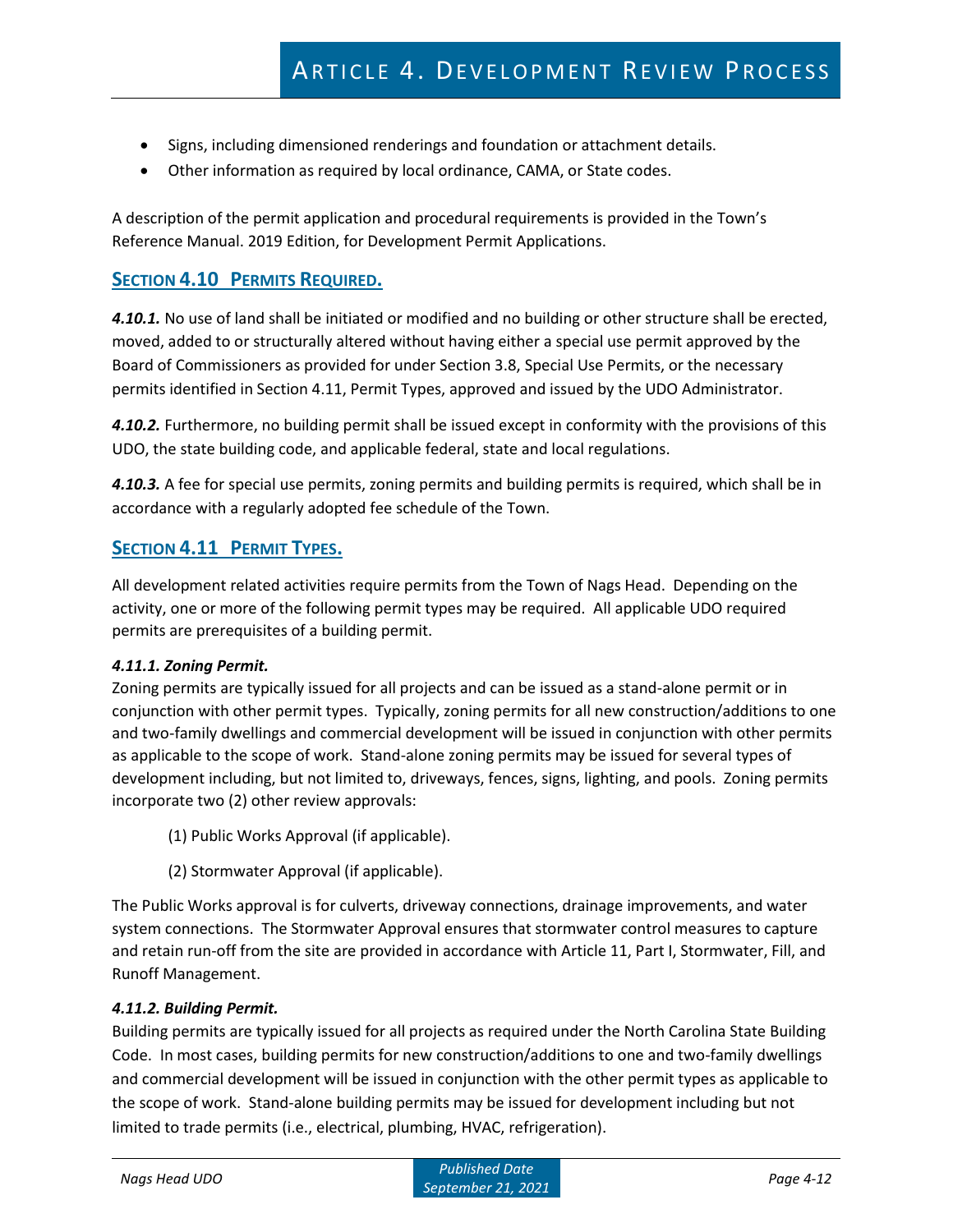#### *4.11.3. Floodplain Development Permit.*

Floodplain Development Permits are can be issued in combination with a zoning, land disturbance, and/or building permit or as a stand-alone permit for any development within the Special Flood Hazard Area (SFHA) Shaded X, X, AE, AO, and VE flood zones.

#### *4.11.4. Land Disturbance Permit.*

Land Disturbance Permits can be issued in combination with a zoning, building, and/or floodplain development permit for filling, grading, land disturbing, tree clearing, or drainage improvement projects. A stormwater management approval may be required for a land disturbance permit if not associated with a building permit. The stormwater approval ensures that stormwater control measures to capture and retain run-off from the site are provided in accordance with Article 11, Part I, Stormwater, Fill, and Runoff Management.

#### *4.11.5. Temporary Use Permit.*

In the event of an emergency declared by the Mayor pursuant to Chapter 14, Emergency Management , of the Nags Head Town Code and/or NCGS 166A-19.22, or owing to impacts associated with a declared emergency, the Mayor may authorize the Town Manager and UDO Administrator, jointly, or their designees, to allow for reasonable temporary accommodations in zoning regulations consistent with and furthering the purposes of the emergency declaration and in the interests of public health, safety, and welfare. Such accommodations shall be in the form of the issuance of a Temporary Use Permit.

*4.11.5.1.* Applicability. Temporary accommodations eligible forthe issuance of a Temporary Use Permit include:

- The allowance of uses on a temporary basis, pursuant to Section 6.4., and specifically Section 6.4.6.1.;
- The modification of uses on a temporary basis, pursuant to Section 6.4., and specifically Section 6.4.6.2.; and/or
- The waiving or varying of any applicable provision contained in Article 8, Article 9, or Article 10 of the UDO, except as limited by Section 4.11.5.2.

*4.11.5.2.* Prohibited Activities. The following activities or accommodations are ineligible for the issuance of a Temporary Use Permit:

- The increase of floor area and/or the construction or installation of permanent structures or buildings;
- The reduction of existing parking by greater than twenty-five percent (25%);
- The elimination of required landscaping or trees;
- The installation of more than one (1) additional temporary sign, limited in size and location pursuant to Part III., Sign Regulations, of Article 10, or signage beyond that which is necessary to provide for traffic control or public notices;
- The elimination, modification, or installation of driveways, except as necessary in the opinion of the Town Manager and UDO Administrator to accommodate the safe and efficient circulation of vehicles;
- The commencement of any water-dependent uses or activities;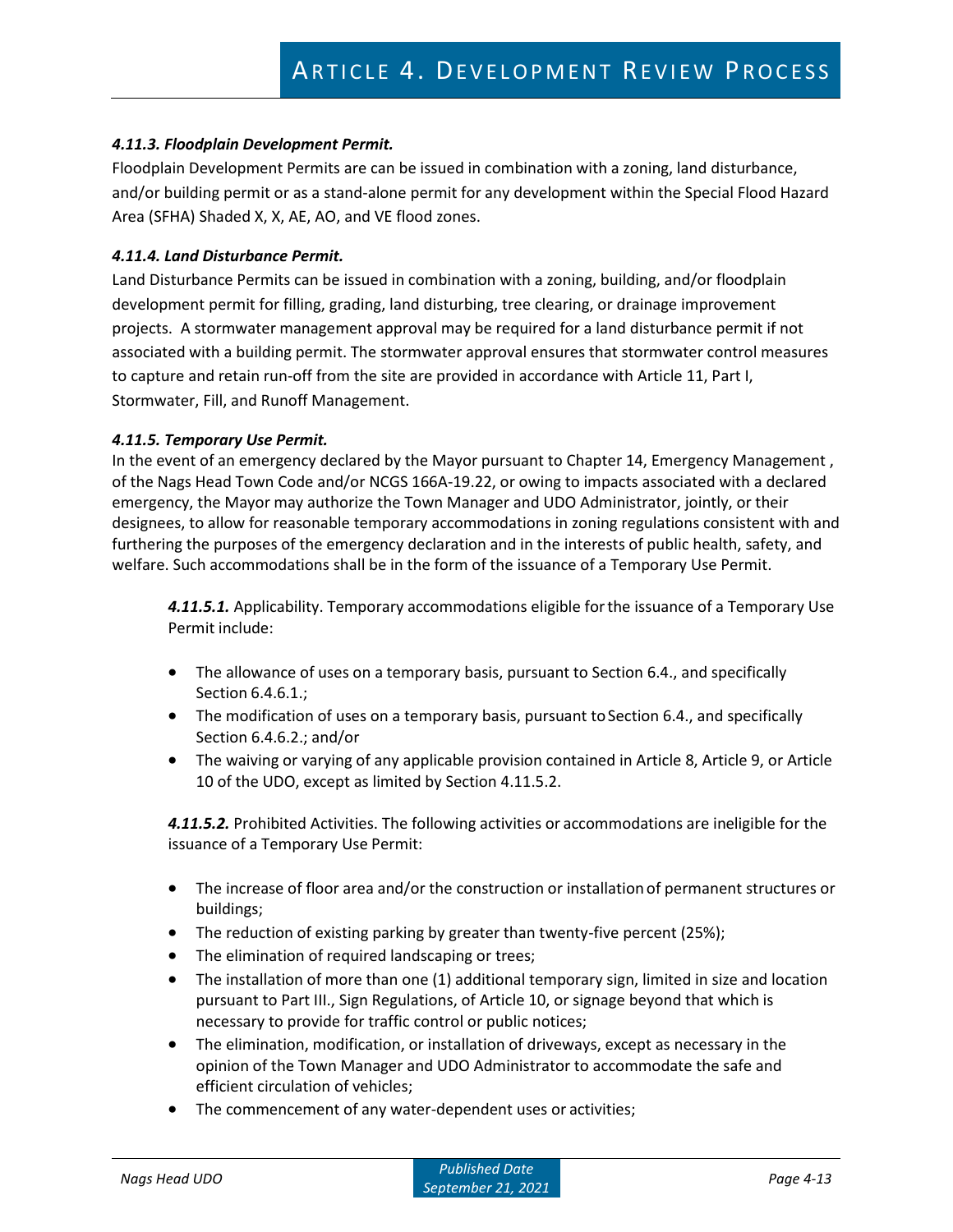- Any activity or accommodation, in the opinion of the Town Manager and UDO Administrator, that would be contrary to the purposes of the emergency declaration and/or the interests of the public health, safety, and welfare; and/or
- Any activity or accommodation that would not comply with applicable local, State, or Federal laws and regulations.

*4.11.5.3.* Duration and Extension. Temporary Use Permits shall be issued with an expiration date, not to exceed ninety (90) days from the date of issuance. Generally, at the discretion of the Town Manager and UDO Administrator, such temporary use permits shall expire upon the termination of the declaration of emergency, the end of the circumstances under or impacts associated with the declaration causing the need for the accommodations, or upon the timeframe set by the Mayor, whichever is later. Upon expiration, all temporary accommodations shall cease or otherwise be considered violations of the UDO, as applicable. Subject to the same limitations and discretion, the expiration date of a Temporary Use Permit may be extended, with such requests submitted no later than ten (10) business days prior to the pending expiration date.

### **SECTION 4.12 APPLICATION REQUIREMENTS FOR ZONING AND BUILDING PERMITS.**

#### *4.12.1. General Site Plan Requirements for All Projects.*

A site plan is required for all development requiring location or modification of site or building improvements or grading and drainage activities. Site plans are not required for trade permits, interior modifications, or repair and maintenance activities. The UDO Administrator shall determine when a site plan is required and when specific information is necessary for a complete review. Generally, the items listed in Section 4.12.2, Specific Site Plan Requirements Based on the Proposed Activity, should be depicted on a site plan for all permit applications. Applicants are required to meet the requirements of this ordinance along with any items in the Town's Reference Manual, 2019 Edition, for Development Permit Applications.

#### *4.12.2. Specific Site Plan Requirements Based on the Proposed Activity.*

Depending on the proposed development activity, additional information may be required for permitting. Site plan information submitted as part of the development review process for nonresidential development will be sufficient to complete the permitting process (excluding full construction drawings). The follow items may be required if applicable:

#### *4.12.2.1 For All Types of Development Activity.*

- Site plan/survey
	- o Property information- address, ownership, lot number/map book/page reference
	- $\circ$  Existing and proposed development including but not limited to streets, topographic and natural features, and drainage
- Coastal Area Management Act (CAMA) Permit.
- Wastewater approval from Dare County Health Department or NC Department of Environmental Quality.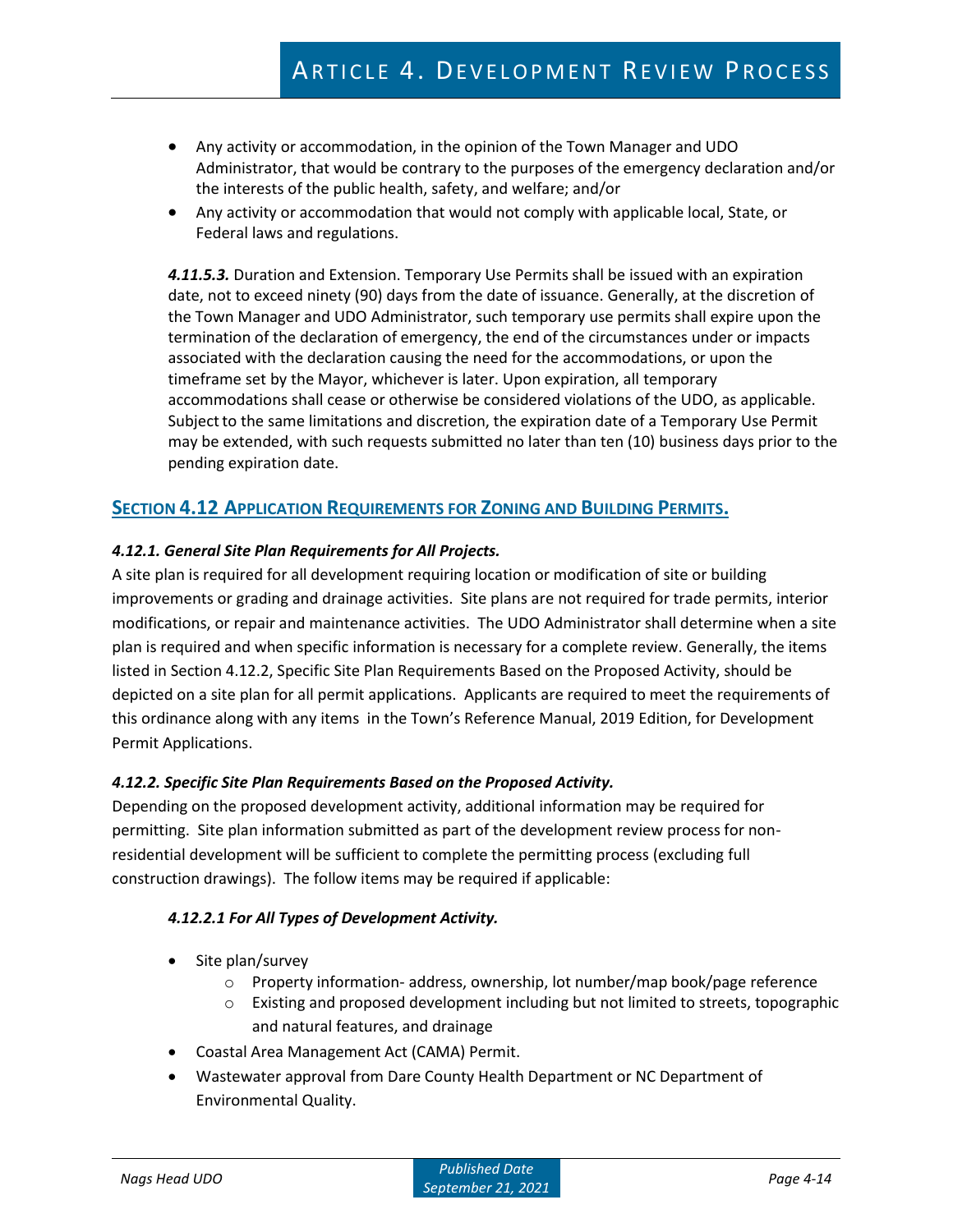- Erosion control approval is issued with general development for projects disturbing more than 5,000 square feet (see Article 11, Part II).
- Flood (if in a Special Flood Hazard Area, Shaded X, or X Zone, see Article 11, Part III).
- Stormwater management (as required by Article 11, Part I, for projects involving, but not limited to, commercial, mixed use, and multi-family development or redevelopment, new detached single-family and two-family residential properties, existing single-family and twofamily residential properties where more than 500 square feet of new built-upon area is being added, and/or removal or replacement of driveways).
- Architecture (for residential structures greater than 3,500 square feet, see UDO Section 7.4, Dwelling, Large Residential)
- Utility connections (see Town Code Chapter 44).
- Any other State or Federal Permits

### *4.12.2.2 For All New Development Other Than One and Two-Family Dwellings (In addition to the items listed in 4.12.2.1.)*

- Architecture (for principal commercial structures, see Article 10, Part VI, Division II).
- Site Plan/Layout (see Article 10, Part VI, Division III).
- Landscaping/buffering plan (for commercial projects and large residential dwellings, see UDO Section 10.93, Landscaping, Buffering, and Vegetation Preservation and UDO Section 7.4, Dwelling, Large Residential, respectively).
- Lighting plan (for commercial projects only, see Section 10.94, Lighting and Article 10, Part IV, Outdoor Lighting).
- Driveway connections to Town streets (see Town Code Chapter 36 and UDO Section 10.92, Street Access, Parking Lot Design, and Pavement Standards).
- Drainage infrastructure connections (see Town Code Chapter 36 and UDO Article 11, Part I).

# **SECTION 4.13 CERTIFICATE OF COMPLIANCE REQUIRED.**

*4.13.1.* Pursuant to NCGS 160D-403(g), no land shall be used or occupied, and no building hereafter structurally altered, erected, moved, be used, or have its use changed, until a certificate of compliance shall have been issued by the UDO Administrator stating that the building and/or land, and the proposed use thereof, complies with the provisions of this UDO, applicable approvals and/or permits, and all applicable State and local laws.

### *4.13.2. Reserved*

*4.13.3.* A record of all certificates shall be kept on file in the office of the building inspector, and copies shall be furnished on request to any person wishing to review such records.

*4.13.4.* In instances where a change of use or other development is proposed that triggers permits or approvals under this UDO, but no building permit is required, then only those UDO permits or approvals required to verify that the proposed use and requirements pertaining thereto comply with the provisions of this UDO.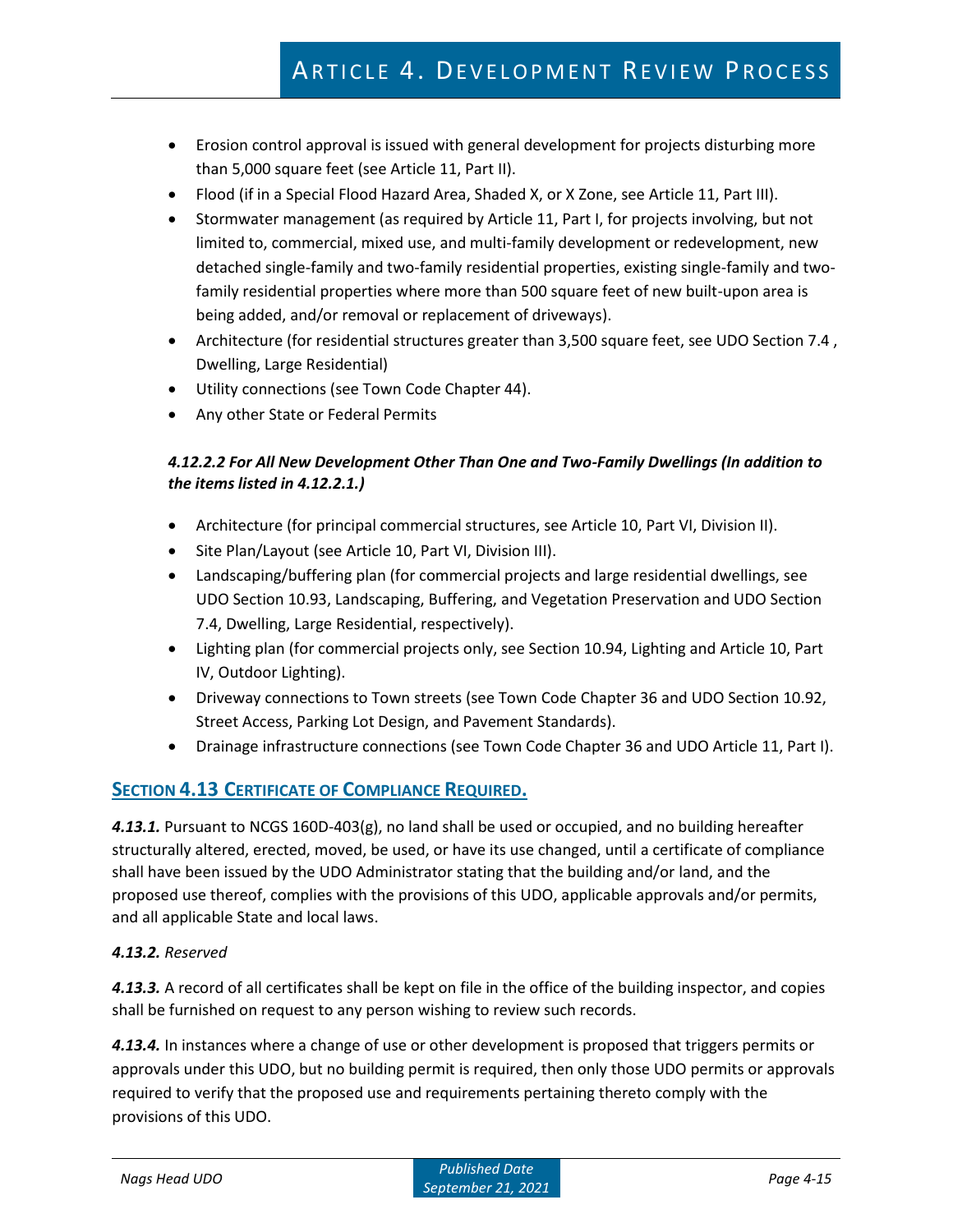*4.13.5.* Prior to issuance of a certificate of compliance for any new construction project or for any nonresidential project which involves an increase in lot coverage, the UDO Administrator shall inspect the entire site to determine if the development complies with the Town approved site plan. The applicant shall also furnish the Town with a final, original, sealed and signed as-built survey of the entire site. In cases where the proposed building is within six inches of the height limit for the district in which it is located, the UDO Administrator may require a height certificate prepared by a licensed surveyor.

*4.13.6.* Prior to issuance of a certificate of compliance for any remodel, addition, or accessory structure, the UDO Administrator shall inspect the entire site to determine if the development complies with the Town approved site plan. If the UDO Administrator finds that the site or a structure on the site has deviated from the approved site plan, or in cases where the project is close to exceeding lot coverage, height, or directly adjacent to a setback, the UDO Administrator may require a final, original, sealed and signed as-built survey and/or height certificate.

### **SECTION 4.14 ADMINISTRATIVE ADJUSTMENTS.**

### *4.14.1. Purpose.*

The purpose of this section is to provide an administrative mechanism for allowing minor variations, or adjustments, to certain dimensional requirements or numerical standards (i.e., setbacks, parking, etc.) of the zoning provisions based on specific standards, with the intent of providing relief where application of a requirement or standard creates practical difficulties in allowing development that would otherwise advance the purposes served by the standards and is compatible with the surrounding area.

### *4.14.2. Timing and Review.*

*4.14.2.1.* An administrative adjustment may be requested either as a stand-alone application or in conjunction with other application(s).

*4.14.2.2.* If an administrative adjustment application is submitted in conjunction with another application, it shall be reviewed and decided prior to the other application. (For example, if an administrative adjustment application is submitted in conjunction with a site plan application because the administrative adjustment is needed to achieve the plan for development in the site plan, the administrative adjustment application shall be reviewed and decided upon prior to review of the site plan application.)

*4.14.2.3.* Such requests shall be submitted in writing and acted upon by the UDO Administrator within 14 calendar days.

*4.14.2.4.* The UDO shall administer shall either approve or deny such requests in writing.

### *4.14.3. Applicability.*

Administrative adjustment requests may be granted by the UDO Administrator or his or her designee only for the following requirements or standards: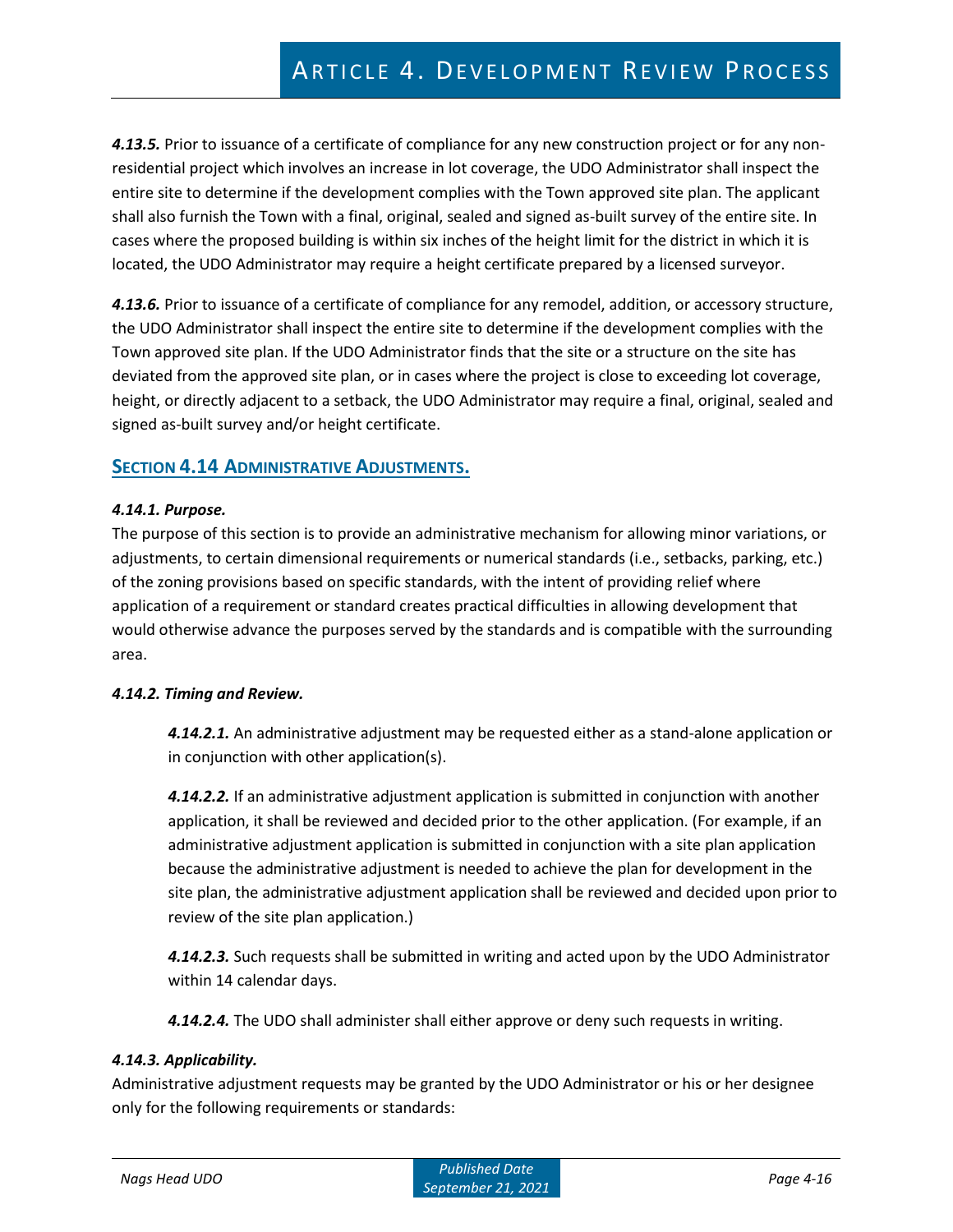*4.14.3.1.* Modifications in a minimum yard by up to ten percent of the setback requirement;

*4.14.3.2.* Modifications to non-residential parking requirements by no more than two spaces; and

*4.14.3.3.* Modifications to the building height by no more than six inches of the maximum limitation of the district in which the structure is located. This only applies in instances where an error occurred during the construction process.

#### *4.14.4. Administrative Adjustment Review Standards.*

An application for an administrative adjustment shall be approved upon finding that the applicant demonstrates that all of the following standards are met:

*4.14.4.1.* The administrative adjustment does not exceed the limitations established in subsection 4.5.2;

*4.14.4.2.* The administrative adjustment is consistent with the character of development on surrounding land, and is compatible with surrounding land uses;

*4.14.4.3.* The administrative adjustment is consistent with one or more of the following purposes:

*4.14.4.3.1.* Compensates for some unusual aspect of the site or the proposed development that is not shared by landowners in general;

*4.14.4.3.2.* Supports an objective or goal of the zoning district where it is located;

*4.14.4.3.3.* Saves healthy existing trees; or

*4.14.4.3.4.* Is necessary to rectify a building siting or placement error that occurred subsequent to the issuance of a building permit where the noncompliance occurred in good faith and through no fault of the property owner.

*4.14.4.4.* The administrative adjustment will not pose a danger to the public health or safety;

*4.14.4.5.* Any adverse impacts will be mitigated, to the maximum extent practicable;

*4.14.4.6.* The site is not subject to a series of multiple, incremental administrative adjustments that result in a reduction in development standards by the maximum allowed; and

*4.14.4.7.* The administrative adjustment is not designed to increase the building footprint of structures or the overall intensity of development.

#### *4.14.5. Expiration of Development Approval for Administrative Adjustments.*

Unless otherwise specified in the approval, an application for a building permit shall be approved within one year of the date of the approval of the administrative adjustment, or the administrative adjustment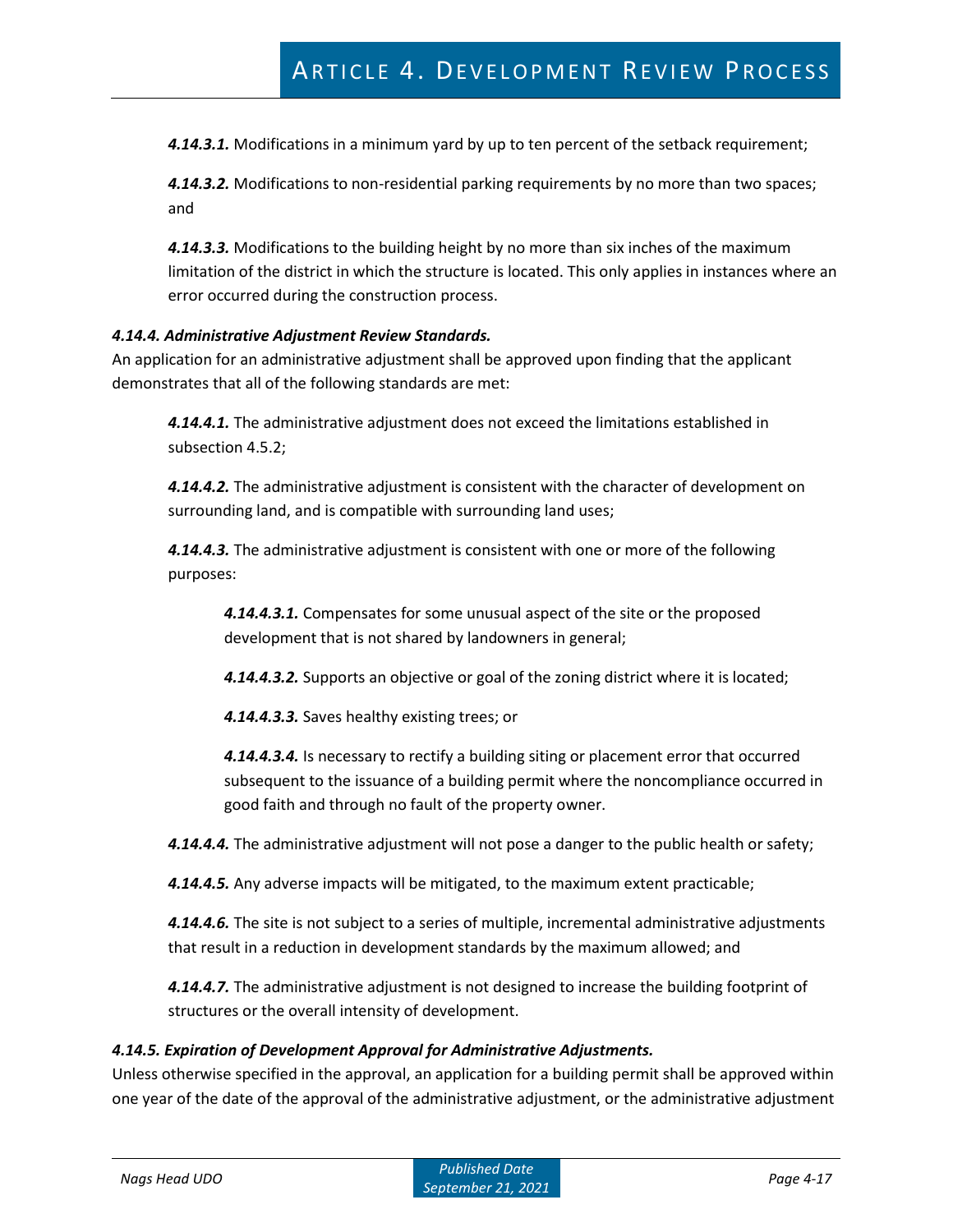shall become null and void, and automatically expire. Permitted timeframes do not change with successive owners.

# SECTION 4.15 TIME LIMITATIONS FOR SITE PLANS, ZONING PERMITS, AND BUILDING PERMITS.

The following provisions pertaining to time limitations to obtain building permits, and to commence, continue and complete construction, shall apply in all cases in which a site plan approval or development permit is required unless otherwise provided for in Section 3.6, Establishment of Vested Rights.

#### *4.15.1. Time Limitation to Obtain Building Permit.*

Final approval of a site plan by the Board of Commissioners or approval of a zoning permit by the UDO Administrator shall be valid for twelve (12) months from date of approval. The Building Inspector may issue a building permit within twelve (12) months from the date of such approval, provided that all other requirements are met. If a building permit is not issued within twelve (12) months from the date of final approval of the site plan or zoning permit, the site plan or zoning permit shall expire and the applicant must submit a new site plan conforming to the then current provisions of this Ordinance for review by the Planning Board and Board of Commissioners or a new zoning permit application for review by the UDO Administrator and pay the applicable fees. Upon the issuance of a building permit, the approval of the underlying site plan or zoning permit shall remain valid as long as the corresponding building permit remains valid as provided for in this section.

### *4.15.2. Time Limitation to Commence and Continue Construction.*

If construction has not commenced within six (6) months from the date of issuance of a building permit, the building permit shall expire and the approval of the accompanying site plan or zoning permit shall also expire if the approval date of the zoning approval is greater than twelve (12) months. If, after commencement, the work is discontinued for a period of twelve (12) months, the building permit and accompanying site plan or zoning permit shall immediately expire. For the purposes of this subsection, work shall be deemed as discontinued, if after the commencement of work, during any twelve (12) consecutive month period there is a failure by the permit holder to have at least one required inspection for the work being conducted under the permit performed and approved by the Building Inspector. No work authorized by any permit or site plan that has expired shall be performed until a new site plan or zoning permit has been approved in conformity with the current provisions of this UDO and a new building permit issued and all applicable fees paid.

### **SECTION 4.16 INSPECTIONS.**

Pursuant to NCGD 160D-403(e), the UDO Administrator and staff assigned by him/her may inspect work undertaken pursuant to any development or regulatory approval authorized by this UDO or the Town Code, to include but not be limited to zoning permits, site plan approvals, special use permits, variances, plat approvals, land disturbance permits, floodplain development permits, temporary use permits, and building permits; the purpose of such inspections shall be to ensure that work is being done in accordance with applicable State and local laws and the terms of the applicable approval(s). In exercising this power, staff are authorized to enter any premises within the jurisdiction of the Town at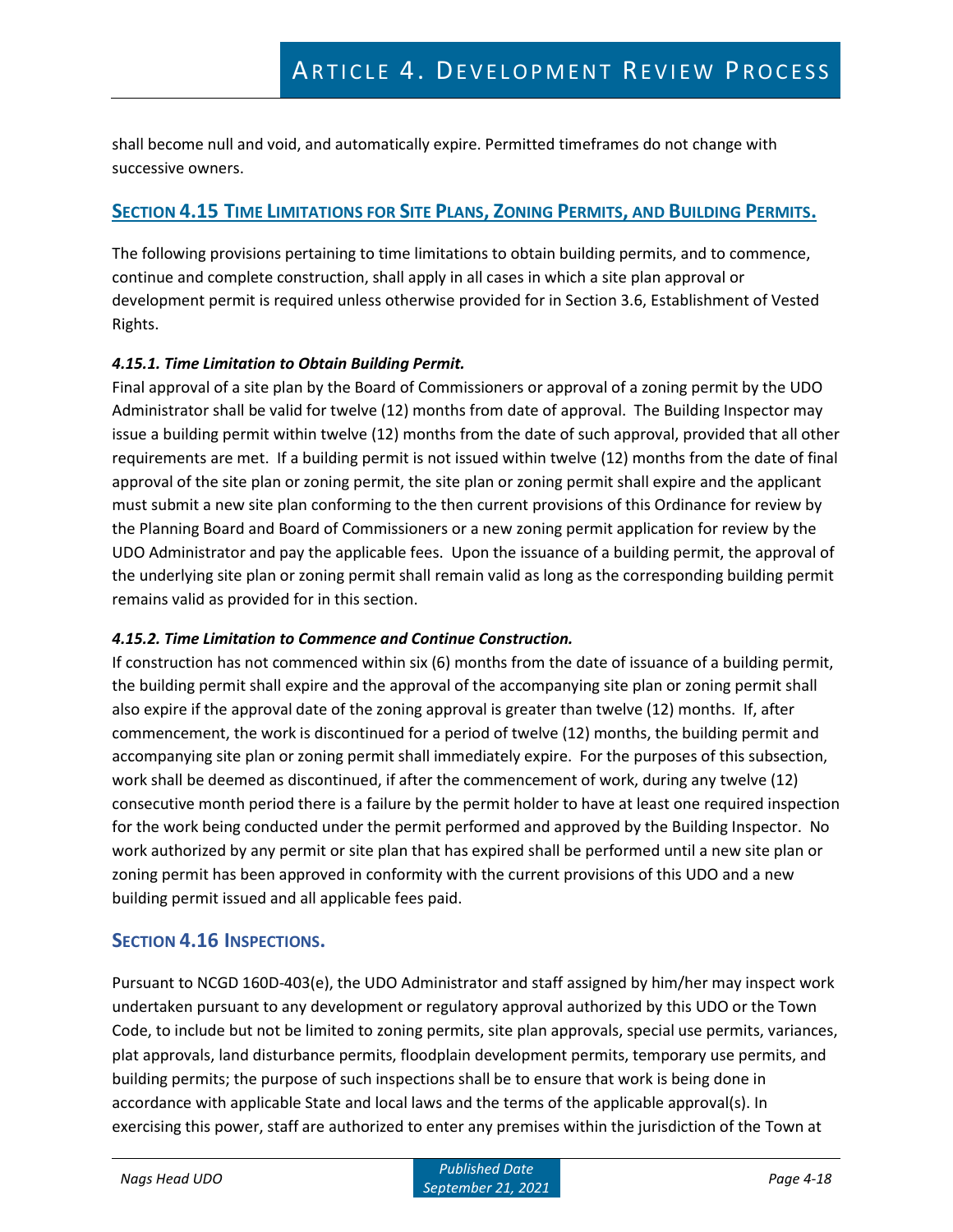all reasonable hours for the purposes of inspection or other enforcement action, upon presentation of proper credentials; provided, however, that the appropriate consent has been given for inspection of areas not open to the public or that an appropriate inspection warrant has been secured.

**SECTIONS 4.17 - 4.20 RESERVED**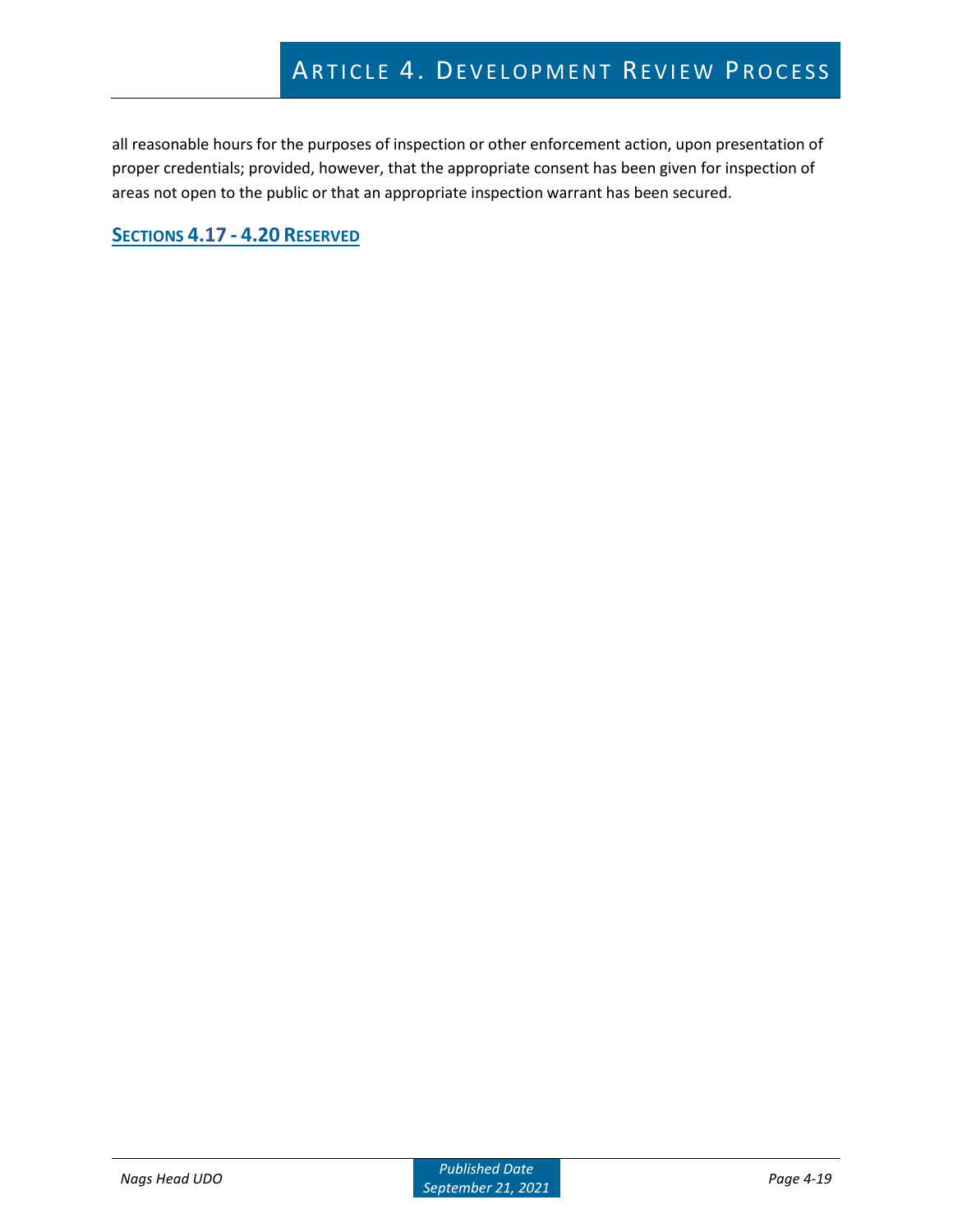# **PART IV. SUBDIVISION PROCEDURES.**

# **SECTION 4.21 ADMINISTRATIVE APPROVAL OF RECOMBINATIONS OR RESUBDIVISION OF NONCONFORMING LOTS OF RECORD.**

4.21.1. For subdivisions which involve only the recombination or resubdivision of no more than four (4) contiguous lots which are nonconforming lots of record as described in Article 5, Nonconformities, and which do not include the addition of other unsubdivided lands and further, where the proposed lots as recombined or resubdivided fail to meet the current dimensional requirements of the zoning district in which the lots are located, the recombination or resubdivision of such lots may be administratively approved by the UDO Administrator, provided that the following conditions are met:

*4.21.1.1.* The lands involved in the recombination or resubdivision are all included within lots or portions of lots previously subdivided and recorded in the office of the Dare County Register of Deeds.

*4.21.1.2.* The total number of lots is not increased.

*4.21.1.3.* The resultant lots, with the exception of the minimum area and lot width requirements, shall equal to or exceed the standards of the Town as shown in this UDO.

*4.21.1.4.* All lots involved in the recombination or resubdivision are in single ownership and provided further that all adjoining property is in different ownership.

*4.21.1.5.* No resultant lot shall be smaller in area nor narrower in lot width than the smallest lot of any of the lots prior to recombination or resubdivision.

*4.21.2.* All subdivisions for which administrative approval is given herein shall be depicted on a map or plat thereof which shall meet all the requirements of the subdivision regulations and state law for recording in the Dare County Register of Deeds. Upon administrative approval being given, such map or plat shall be filed for record in the office of the Dare County Register of Deeds.

### **SECTION 4.22 INITIAL CONFERENCE; PRELIMINARY SKETCH.**

*4.22.1.* Any owner of land shall, prior to subdividing or resubdividing land, confer with the UDO Administrator. Such conference shall include the submission of a preliminary sketch of the proposed subdivision, which preliminary sketch meets the requirements of this section.

*4.22.2.* The preliminary sketch shall conform to the minimum requirements in this subsection. It shall be an informal sketch, not necessarily to scale which shows:

*4.22.2.1.* The location and dimensions of the proposed subdivision and also of future additions of the proposed subdivision which are tentatively planned;

*4.22.2.2.* The location and dimensions of all lots;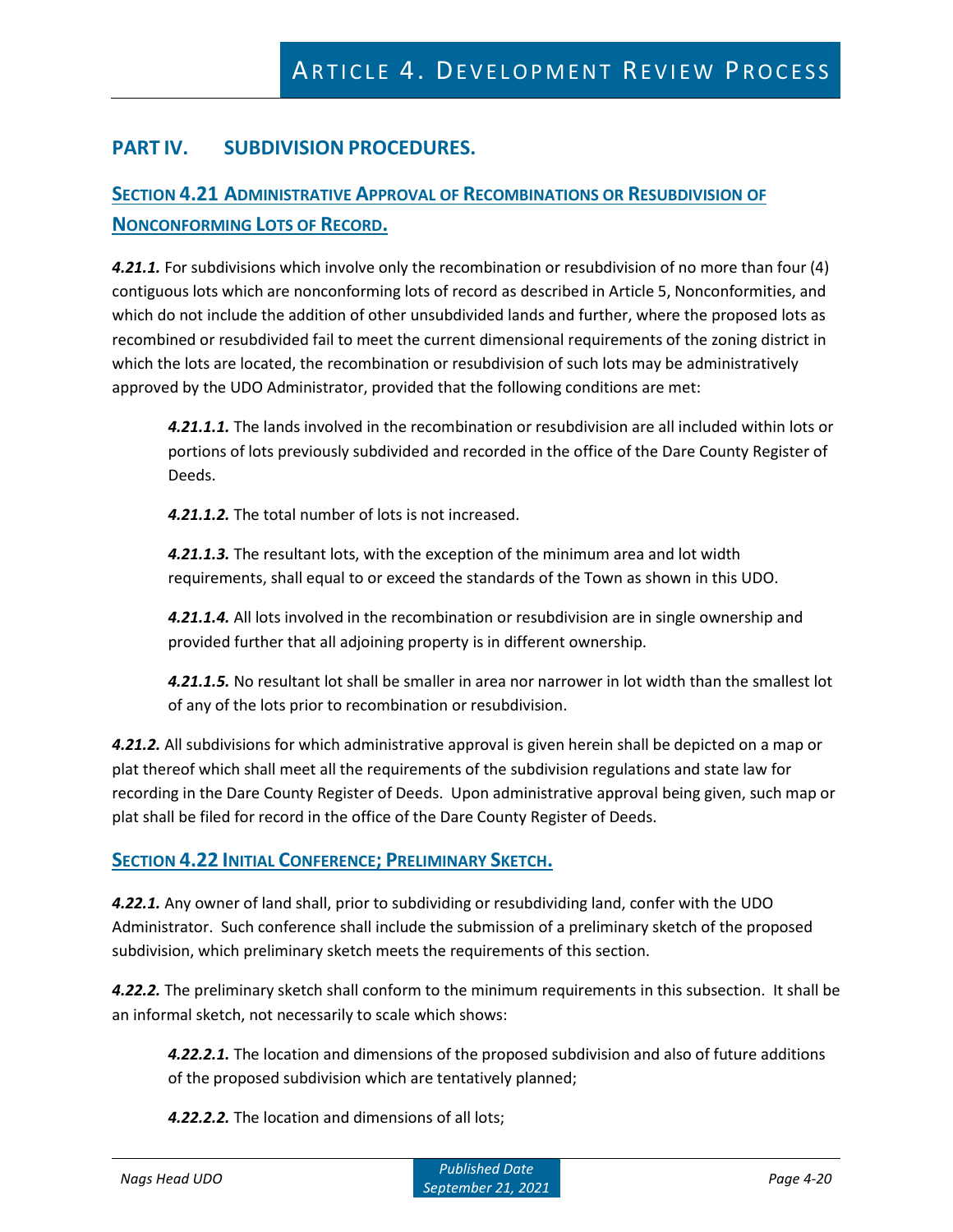*4.22.2.3.* Street rights-of-way and street pavement widths;

*4.22.2.4.* A listing of all proposed improvements;

*4.22.2.5.* The nearest existing streets and existing and proposed restrictions, including easements, covenants and zoning lines.

*4.22.3.* The UDO Administrator shall advise whether or not the preliminary sketch and plan of development meets the policy and standards of these regulations and further may make suggestions to the subdivider in order to facilitate such conformity.

*4.22.4.* The UDO Administrator, after he/she advises that the preliminary sketch conforms to the policy and standards of these regulations shall, in the case of a minor subdivision, authorize the subdivider to prepare a final plat as specified in Section 4.23, Review Procedure for Minor Subdivisions, and submit it to the UDO Administrator. In the case of a major subdivision, the UDO Administrator shall grant authorization to the subdivider to prepare a preliminary plat to be submitted to the Planning Board for consideration in accordance with Section 4.24, Review Procedure for Major Subdivisions.

### **SECTION 4.23 REVIEW PROCEDURE FOR MINOR SUBDIVISIONS.**

*4.23.1.* After the initial preliminary sketch review has been completed, the subdivider or their authorized representative shall prepare a final plat as specified above and submit it to the UDO Administrator. At the time of submission, the subdivider shall pay to the Town an application fee as established by the Board of Commissioners in accordance with Section 1.9, Fees. Refer to Section 10.52, Requirements for and Contents of Final Plat and Supporting Documents for plat requirements.

*4.23.2.* The UDO Administrator shall approve or disapprove the final plat, as provided in Section 4.4, Applications Reviewed by Staff.

*4.23.3.* The UDO Administrator shall not approve any minor subdivision which is an integral part of an overall development scheme for a major subdivision. The UDO Administrator, in his/her discretion, when it is deemed necessary for the protection of the public health, safety and welfare, may require that a minor subdivision comply with all or some of the requirements specified for a major subdivision, in which case the subdivider must submit a preliminary plat in accordance with Section 4.24, Review Procedure for Major Subdivisions.

### *4.23.4. Commencement of Development; Resubmission on Rejection.*

Upon final approval of the minor subdivision plat, the subdivider may commence development consistent with other applicable requirements of the UDO; provided, however, that the subdivider has met the requirements of other applicable statutes, ordinances and this Part. A preliminary sketch which is rejected may be resubmitted in accordance with Section 4.22, Initial Conference; Preliminary Sketch, at the option of the subdivider and after it has been revised to conform to the regulations of this section.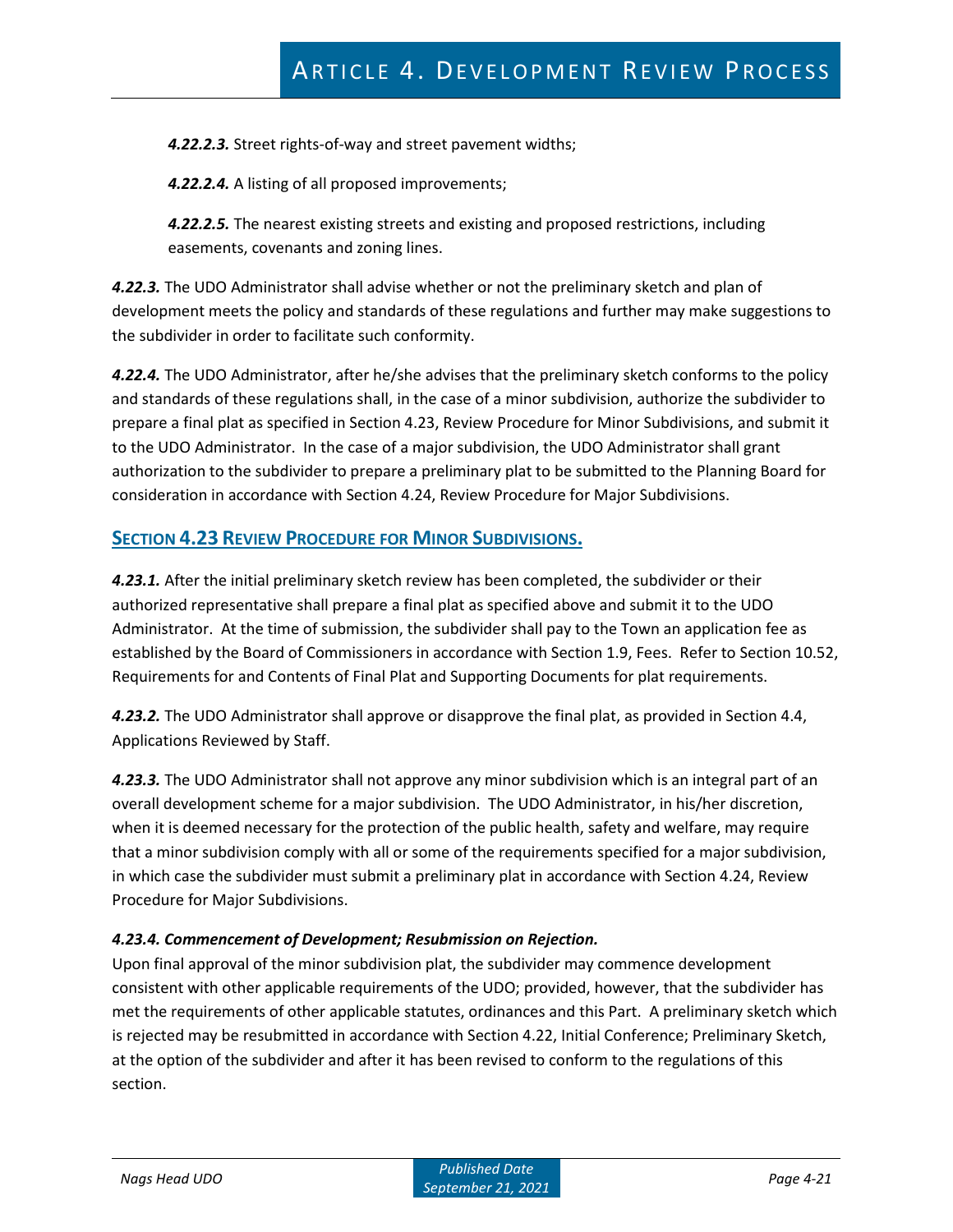### **SECTION 4.24 REVIEW PROCEDURE FOR MAJOR SUBDIVISIONS.**

#### *4.24.1. Preliminary Plat.*

*4.24.1.1.* At the time of submission of the preliminary plat, the subdivider shall pay to the Town an application fee as established by the Board of Commissioners in accordance with Section 1.9, Fees. Refer to Section 10.51, Requirements for and Contents of Preliminary Plat and Supporting Documents, for plat requirements.

*4.24.1.2.* The subdivider or his or her authorized agent shall submit four (4) hard copies and one (1) digital copy of the preliminary plat to the UDO Administrator who shall evaluate the plan to determine whether or not it meets the requirements of this Ordinance. The UDO Administrator will solicit and receive comments from other persons or agencies before making final recommendations. If the application is complete, the UDO Administrator will submit it to the Planning Board according to the schedule established in Section 4.5, Applications Reviewed by the Planning Board/Board of Commissioners.

*4.24.1.3.* After the UDO Administrator determines that the preliminary plat is complete, it shall be submitted to the Planning Board for review and recommendation to the Board of Commissioners. At least ten (10) days prior to the Planning Board meeting, the Town shall prominently post a notice on the site proposed for subdivision or on an adjacent public street or highway right-of-way. The Planning Board shall forward its recommendation to the Board of Commissioners within thirty (30) days after first consideration by the Planning Board. If the Planning Board fails to act within the 30-day period, the subdivision will be placed on the next available Board of Commissioners agenda. The Board of Commissioners shall consider the preliminary plat and approve, approve with conditions acceptable to the applicant, or disapprove the plan.

*4.24.1.4.* The Planning Board shall determine whether the preliminary plat meets the policy, purposes, and standards established by this Part and shall study its practicability, taking into consideration the requirements of the community and the best use of the land being subdivided. Particular attention shall be given to the arrangement, location and width of streets, their relation to the topography of the land, water supply, sewage disposal, drainage, lot sizes and arrangement, the future development of adjoining lands, construction plans, erosion control plans, and the requirements of the master plan and the official map, if such exist, the zoning requirements and this UDO. The Planning Board shall submit its findings and recommendations to the Board of Commissioners at their next regularly scheduled meeting. The Board of Commissioners may approve, reject or grant conditional approval of the preliminary plat. The Planning Board or the Board of Commissioners, in its discretion, if it deems that health and sanitary conditions in the area, the subdivision plans and planned population density warrant, may require percolation tests of the soil by the subdivider and the installation of appropriate sanitary and waste disposal facilities as a condition of approval. For any major subdivisions of land within the Town's SED-80 district, the subdivider shall be required to submit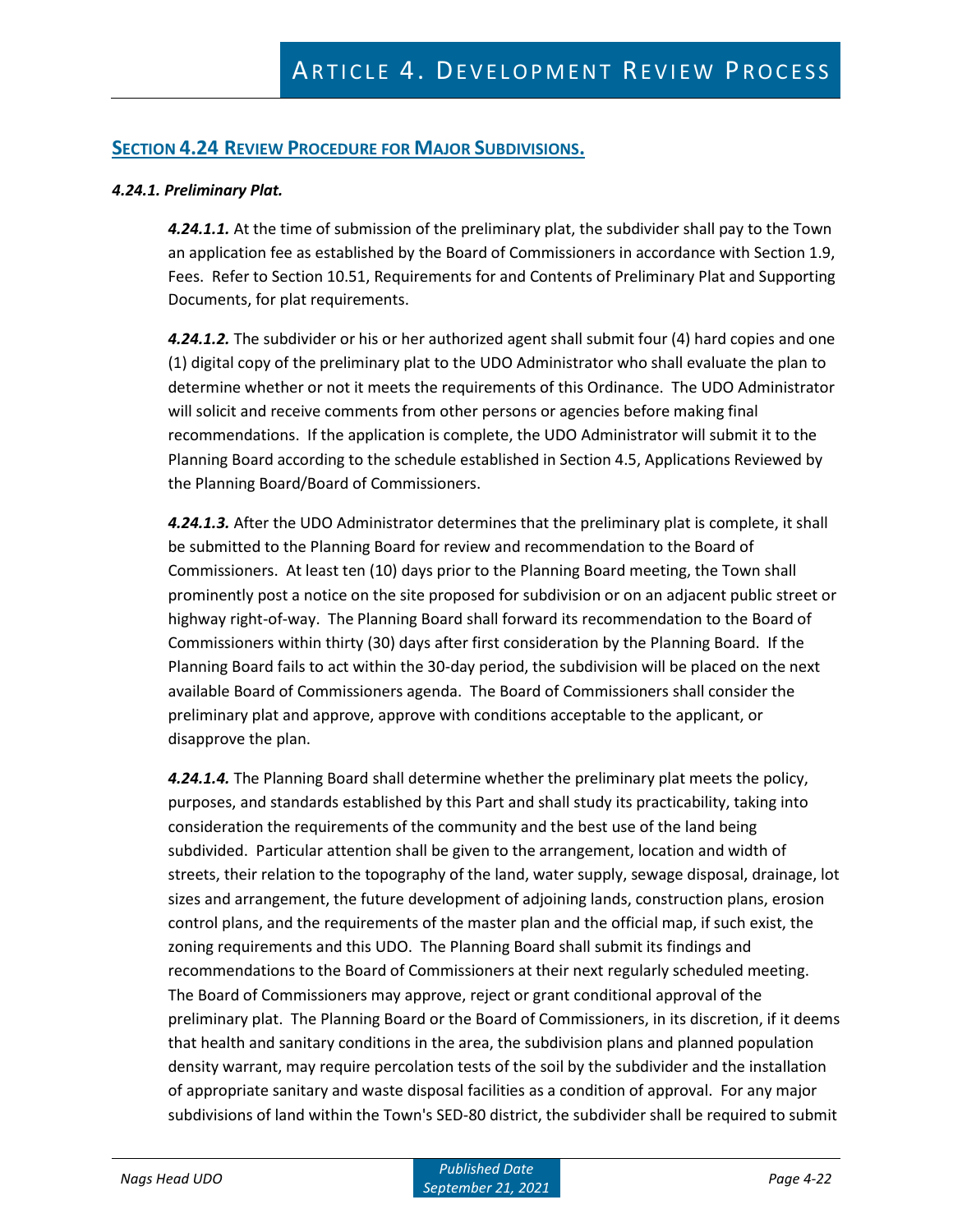# ARTICLE 4. DEVELOPMENT REVIEW PROCESS

to the Town an environmental assessment in accordance with the terms, guidelines, policies and conditions of NCGS Ch. 113A. If a completed environmental assessment demonstrates to the satisfaction of the Town that the subdivision has the potential to result in a significant adverse effect on the quality of the environment, the developer shall prepare, in accordance with NCGS Ch. 113A, and submit to the Town an environmental impact statement. The Town may submit all documents to the state clearinghouse for review of adequacy and consideration by appropriate state permitting agencies.

*4.24.1.5. Conditional Approval.* When recommending conditional approval of a preliminary plat, the Planning Board shall state in writing the conditions of such approval, if any, with respect to:

*4.24.1.5.1.* The specific changes which it will require in the preliminary plat;

*4.24.1.5.2.* The character and extent of these required changes; and

*4.24.1.5.3.* The amount of all bonds which will be required as a prerequisite to the approval of the preliminary plat.

Conditional approval of a preliminary plat shall not constitute approval of the final subdivision plat, but rather it shall be deemed an expression of approval of the design submitted on the preliminary plat as a guide to the preparation of the final plat, which will be submitted for approval by the UDO Administrator, and for recording upon fulfillment of the requirements of this Part and the conditions of the conditional approval, if any. The Planning Board or the Board of Commissioners may require additional changes as a result of further study of the subdivision plans or as a result of new information obtained subsequent to the time of conditional approval. The fulfillment of these conditions and the incorporation of these conditions into the preliminary plat shall be determined by the UDO Administrator in accordance with the instructions of the Board of Commissioners. At such time, the Board of Commissioners' approval shall become final, as to the preliminary plat, and the UDO Administrator shall so signify on the plat.

*4.24.1.6. Notation of Approval of Preliminary Plat.* The date of final preliminary plat approval shall be noted on all copies of the preliminary plat by the UDO Administrator.

*4.24.1.7. Certification of Water and Sewer Approval; Erosion Control.* As a specific prerequisite to approval of the preliminary plat, the subdivider must exhibit an endorsement showing tentative approval of water and wastewater facilities by the Dare County Health Department or other appropriate agency, and also exhibit plans, satisfactory to the Planning Board, for the control of erosion within the proposed subdivision, particularly as related to the control of shifting sand by winds and water.

*4.24.1.8. Commencement of Improvements.* Upon final approval of the preliminary plat, the subdivider may commence construction of improvements shown on the preliminary plat;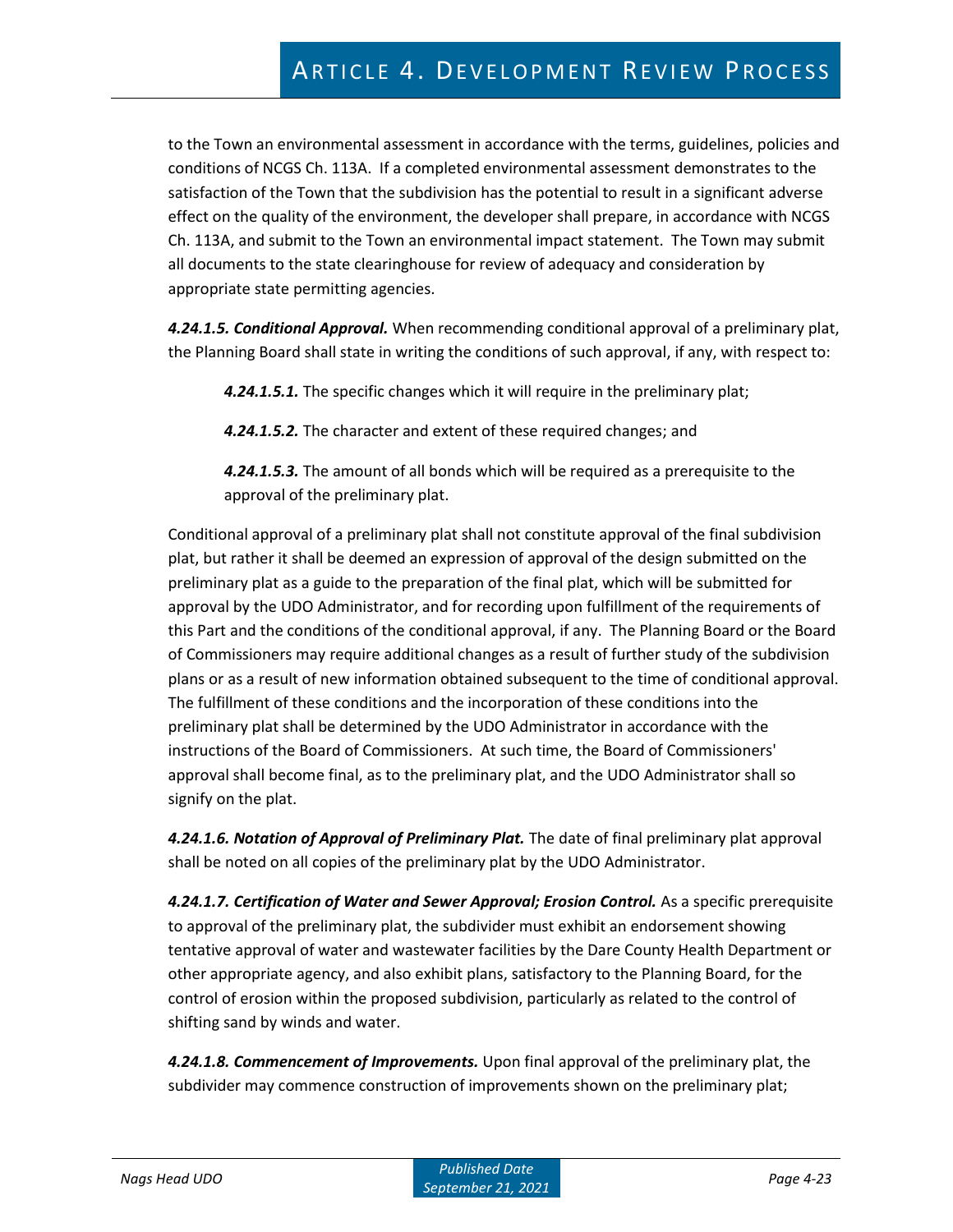provided, however, that the subdivider has met the requirements of all other applicable statutes, ordinances and this Part.

*4.24.1.9. Resubmission After Rejection.* A preliminary plat which is rejected may be resubmitted for reconsideration in accordance with Section 4.22, Initial Conference; Preliminary Sketch Plan, at the option of the subdivider and after it has been revised to conform to this Part.

#### *4.24.2. Final Plat.*

*4.24.2.1.* At the time of submission of the final plat, the subdivider or his or her authorized agent shall pay the Town an application fee as established by the Board of Commissioners in accordance with Section 1.9, Fees. Refer to Section 10.52, Requirements for and Contents of Final Plat and Supporting Documents for plat requirements.

*4.24.2.2.* Within twenty-four (24) months after approval of the preliminary plat by the Board of Commissioners, the subdivider shall submit a final plat showing that the subdivision has been completed according to the preliminary plan and phasing plan (if applicable). The final plat may include all or only a portion of the subdivision as proposed and approved on the preliminary subdivision plat, provided that all required improvements have been installed as called for in the approved preliminary plat or a surety bond or similar financial instrument has been approved by the Board of Commissioners, in accordance with subsection 4.24.6.

*4.24.2.2.1.* The UDO Administrator shall determine whether or not the final plat substantially agrees with the approved preliminary plat. If the final plat substantially agrees with the preliminary plat, the UDO Administrator shall approve the final plat after the Board of Commissioners has accepted the publicly dedicated improvements or approved a performance bond agreement.

*4.24.2.2.2.* If substantial differences exist, the UDO Administrator may deny the final plat and require that a new preliminary plat be submitted in accordance with subsection 4.24.1.

*4.24.2.2.3* Lots shall be transferred, conveyed, or developed only after the final plat has been approved and recorded at the Dare County Register of Deeds office. No building permits may be issued until final plat approval.

*4.24.2.3.* Four (4) sets of the final plat on paper with original signatures shall be submitted; in addition to the original sets one (1) digital copy, one (1) mylar copies, and two (2) paper copies of the final plat. One of the copies with original signatures shall be returned to the subdivider, and one mylar copy shall be recorded by the developer at the Dare County Register of Deeds office.

*4.24.2.4.* The final plat shall be prepared by a surveyor licensed and registered to practice in the state. It shall conform to the provisions of plats, subdivisions, and mapping requirements as set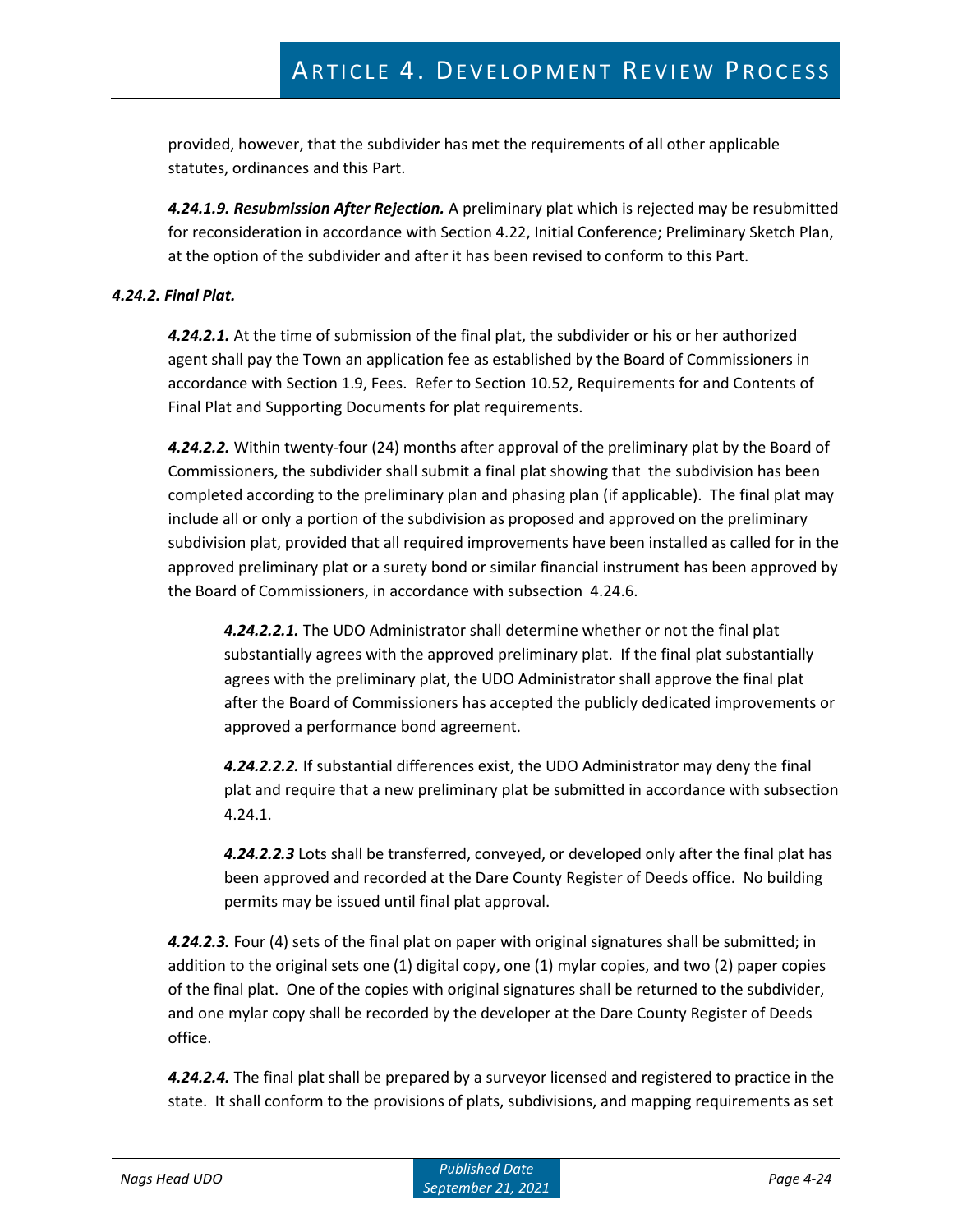forth in GS 47-30, as amended, and the most recent edition of *Standards of Practice of Land Surveying in North Carolina.*

*4.24.2.5.* The final plat shall depict or contain the information specified in Section 10.52, Requirements for and Contents of Final Plat and Supporting Documents. Plats not illustrating or containing the information required in Section 10.52 shall be returned to the subdivider or his or her authorized agent for completion and resubmission.

### *4.24.3. Time Limitation/Approval of Preliminary Plat.*

Preliminary plat approval shall be valid for twenty-four (24) months unless a greater time period is granted through a Vested Rights request. If final plat approval has not been obtained within the twentyfour (24) month period, preliminary plat approval is void. A new preliminary plat shall be required to be submitted and such plat shall be in conformance with all current and applicable standards in this Ordinance. Notwithstanding, the developer may submit a request to the UDO Administrator for a time extension for up to one (1) year for final plat submittal. Said request must be submitted to the UDO Administrator thirty (30) days prior to the original plat expiration date. No more than one (1) such extension may be granted by the UDO Administrator per subdivision. The developer may submit a final plat for one or more phases of a subdivision given preliminary plat approval. Said submission shall extend the expiration date for the remaining phases of the subdivision for an additional twenty-four (24) months past the date of said final plat approval or approval of one or more phases.

#### *4.24.4. As-Built Drawing Submittal.*

Prior to final plat approval or release of performance guarantees, the subdivider shall submit the final plat along with as-built drawings of all improvements, the as-built drawings to be administratively approved.

### *4.24.5. Property Owners Association Covenants Review.*

Prior to approval of any final plat for a major subdivision, the UDO Administrator shall review the covenants of the Property Owners Association to ensure the covenants include provisions for the ownership and maintenance of all privately held property and facilities, including engineered stormwater control measures (SCMs). The UDO Administrator may refer the covenants to the Town Attorney for review and comment.

### *4.24.6. Performance Guarantees.*

In lieu of requiring the completion, installation, and dedication of all improvements prior to final plat approval, the Town of Nags Head may enter into an agreement with the subdivider whereby the subdivider shall agree to complete any remaining required improvements as specified by the approved preliminary plat for that portion of the subdivision to be shown on the final plat within a mutually agreed upon specified time period not to exceed one (1) year. Once agreed upon by both parties and the security required herein is provided, the final plat may be approved by the Board of Commissioners, if all other requirements of this Ordinance are met. The Town shall require a certified cost estimate from a licensed contractor or engineer for the cost of completion of such improvements. This provision does not apply to stormwater improvements.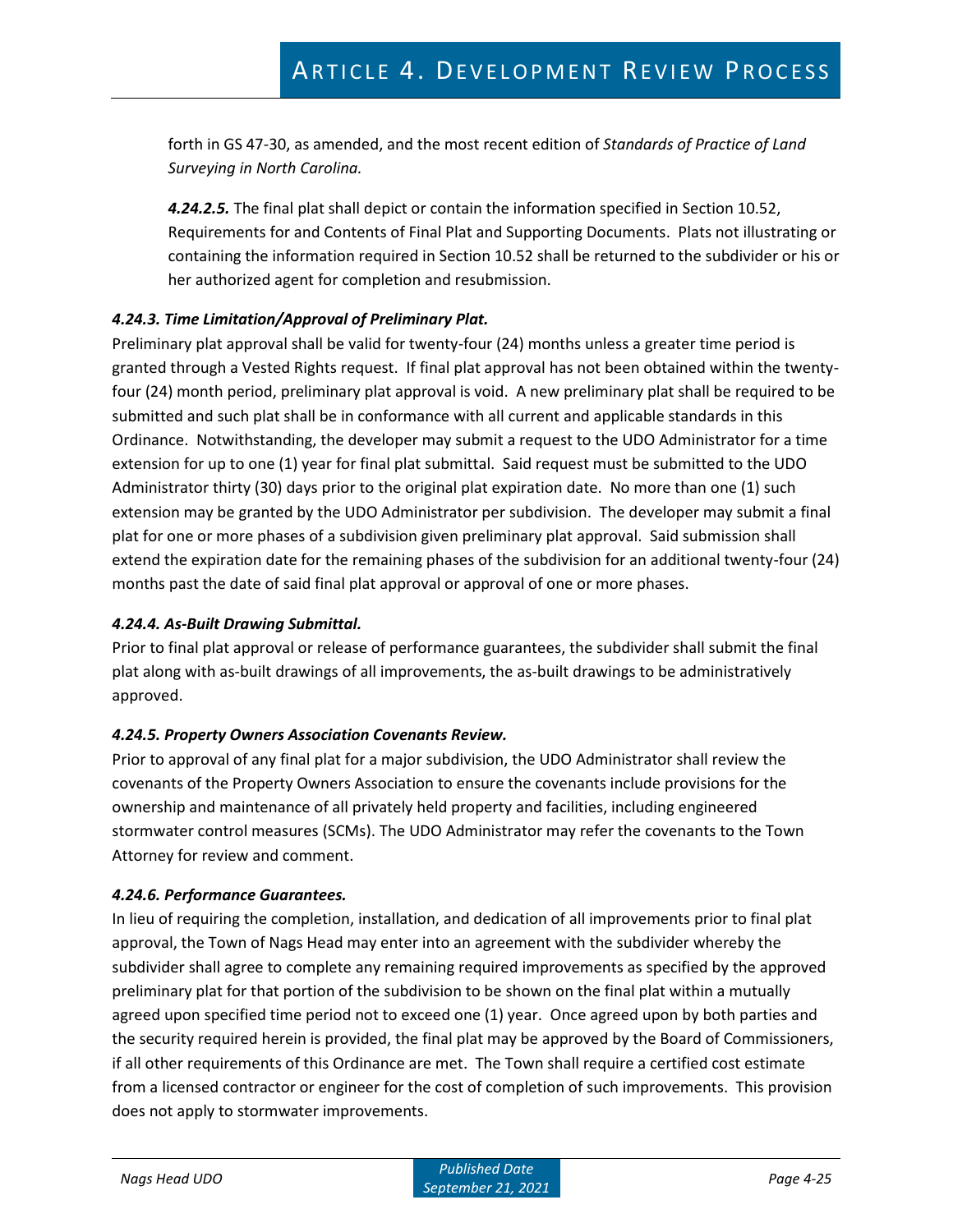*4.24.6.1.* Upon reaching an agreement with the Town to allow for final plat approval prior to completion of required improvement, the subdivider shall provide its choice of one of the following Performance Guarantees, in the amount required by subsection 4.24.6.3:

*4.24.6.1.1.* Surety bond issued by any company authorized to do business in this State.

*4.24.6.1.2.* Letter of credit issued by any financial institution licensed to do business in this State.

*4.24.6.1.3.* Other form of guarantee that provides equivalent security to a surety bond or letter of credit.

*4.24.6.2.* The performance guarantee shall be returned or released, as appropriate, within thirty (30) days upon the acknowledgment by the Town that the improvements for which the performance guarantee is being required are complete. If the improvements are not complete and the current performance guarantee is expiring, the performance guarantee shall be extended, or a new performance guarantee issued, for an additional period until such required improvements are complete. A developer shall demonstrate reasonable, good faith progress toward completion of the required improvements that are the subject of the performance guarantee or any extension. The form of any extension shall remain at the election of the developer.

*4.24.6.3.* The amount of the performance guarantee shall not equal one hundred twenty-five percent (125%) of the reasonably estimated cost of completion at the time the performance guarantee is issued. Any extension of the performance guarantee necessary to complete required improvements shall equal one hundred twenty-five percent (125%) of the reasonably estimated cost of completion of the remaining incomplete improvements still outstanding at the time the extension is obtained.

*4.24.6.4.* The performance guarantee shall only be used for completion of the required improvements and not for repairs or maintenance after completion.

*4.24.6.5.* For subdivisions which are underwritten or constructed with federal funds and for which the specifications for facilities or improvements are equal to or of a higher standard than those required by the Town, the bond-posting requirement may be waived and the final plat approved prior to completion of facilities or improvements by the Board of Commissioners following a written request by the subdivider.

## *4.24.7. Transfer of Lots in Unapproved Subdivision Plats, Conveyance of Unapproved Lot Subject to this Ordinance.*

After the effective date of this Ordinance, it shall be illegal for any person being the owner or agent of the owner of any land located within the territorial jurisdiction of this Ordinance, to subdivide land in violation of this Ordinance or to transfer or sell land by reference to, exhibition of, or any other use of a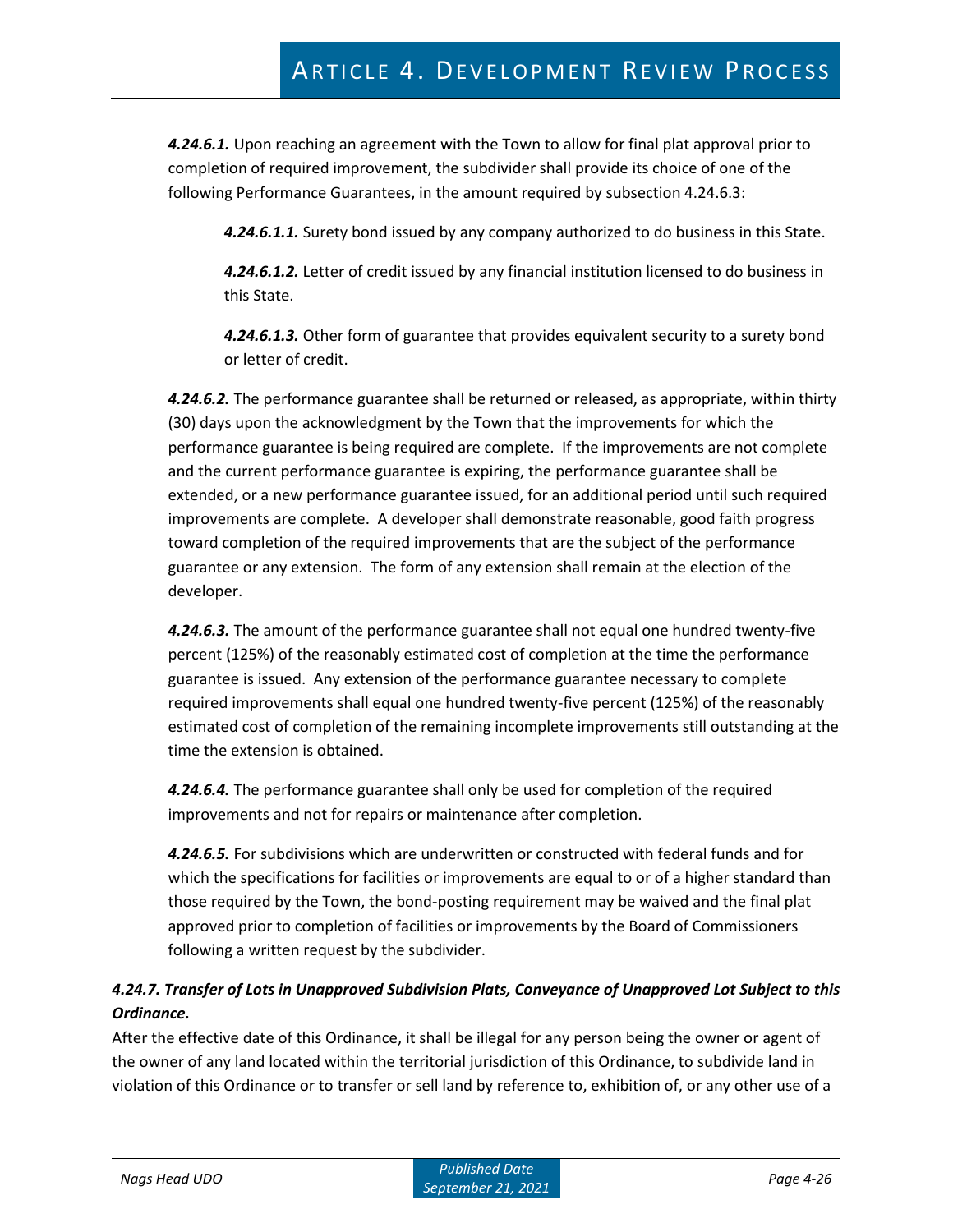plat showing a subdivision of the land before the plat has been properly approved under the terms of this Ordinance.

The description by metes and bounds in the instrument of transfer or other document used in the process of selling or transferring land shall not exempt the transaction from this Ordinance.

Any person who, being the owner or agent of the owner of any land located within the jurisdiction of the Town, thereafter subdivides land in violation of applicable Town ordinances or transfers or sells land by reference to, exhibition of, or any other use of a plat showing a subdivision of the land before the plat has been properly approved under applicable Town ordinances and recorded in the office of the Dare County Register of Deeds, or who transfers land otherwise subject to this Ordinance by reference to metes-and-bounds description shall be guilty of a Class 1 misdemeanor and in violation of this Ordinance, and are subject, upon conviction, to fine and/or imprisonment as provided by NCGS 14-4.

The Board of Commissioners, through its attorney or other official so designated, may take any action to enforce this Ordinance as provided in Section 1.10, Violation of UDO Provisions. Civil penalties may be issued in accordance with Section 1.10. The Board of Commissioners may direct the enforcement of this Ordinance by any method listed in NCGS 160A-174, including enjoining the transfer or sale of land in an illegal subdivision. Building permits required pursuant to NCGS 160D-1110 may be denied for lots that have been illegally subdivided.

### **SECTION 4.25 PROCEDURE FOR PLAT RECORDATION.**

After the effective date of this Ordinance, no subdivision plat of land within the Town's jurisdiction shall be filed or recorded until it has been submitted to and approved by the appropriate agencies, and until this approval is entered in writing on the face of the plat by the chairperson or head of that agency. All publicly dedicated improvements must be accepted by the Board of Commissioners contingent upon final plat recordation or acceptance of an approved performance bond.

A plat shall not be filed or recorded by the Dare County Register of Deeds of any subdivision located within the Town's jurisdiction that has not been approved in accordance with this Ordinance, nor shall the Clerk of Superior Court order or direct the recording of a plat if the recording would be in conflict with the requirements of this Ordinance.

### **SECTION 4.26 ISSUANCE OF PERMITS.**

Development permits and building permits may be issued by the Town of Nags Head for the erection of any building on any lot within a proposed subdivision prior to the final plat of said subdivision being approved in a manner as prescribed by this Ordinance and recorded at the Register of Deeds office, provided an improvement permit has been issued by the Dare County Health Department, if required. A certificate of occupancy may not be issued until the final plat has been approved and recorded.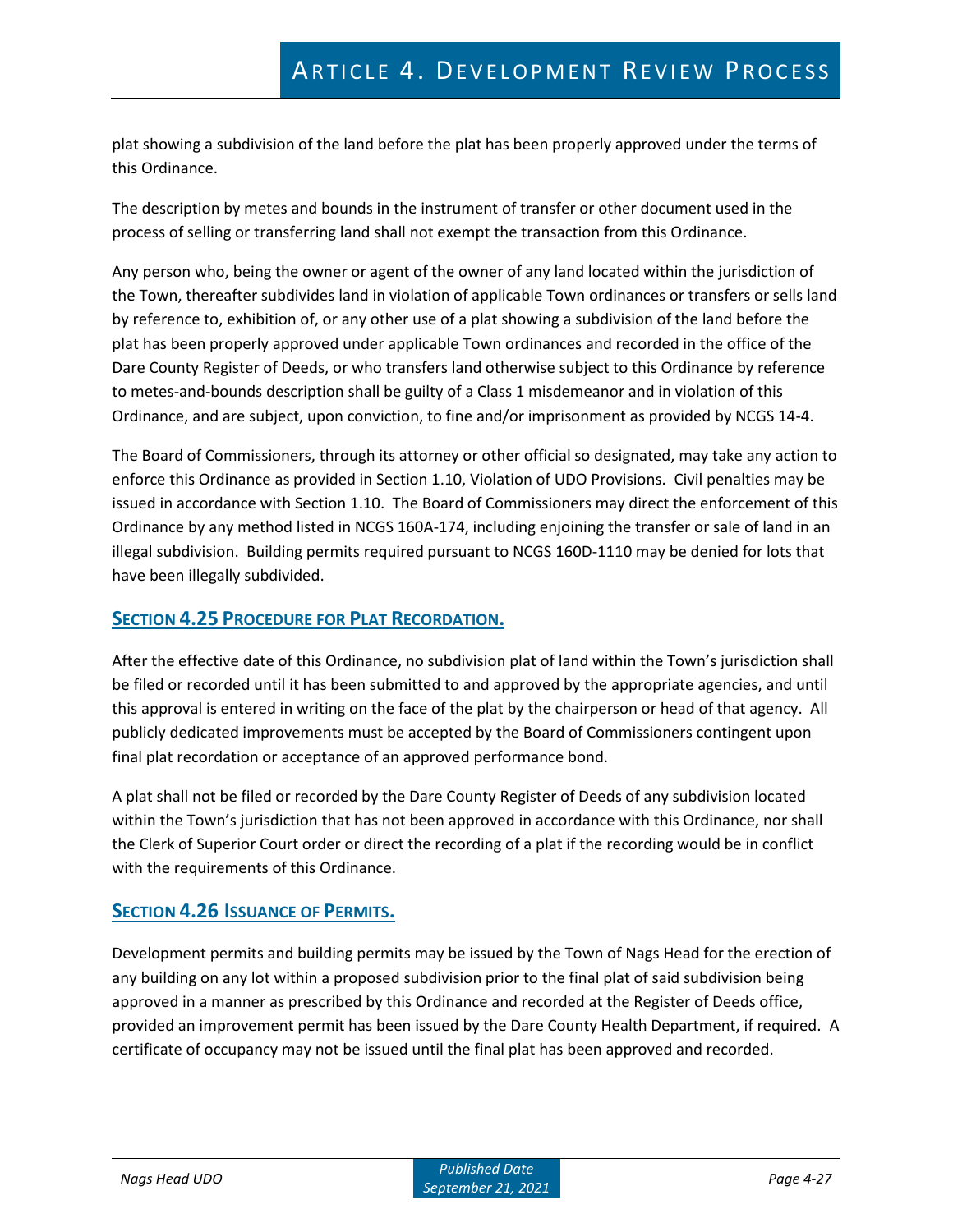### **SECTION 4.27 DEDICATION OF LAND FOR PARK, RECREATION, AND OPEN SPACE.**

A developer may provide funds to the Town whereby the Town may acquire recreational land or areas to serve the development or subdivision, including the purchase of land that may be used to serve more than one subdivision or development within the immediate area. All funds received by the Town pursuant to this paragraph shall be used only for the acquisition or development of recreation, park, or open space sites. Any formula enacted to determine the amount of funds that are to be provided under this paragraph shall be based on the value of the development or subdivision for property tax purposes. A combination or partial payment of funds and partial dedication of land when the governing body of the Town determines that this combination is in the best interests of the citizens of the area to be served.

### **SECTION 4.28 SUBDIVISION WAIVERS.**

#### *4.28.1. Waivers Generally.*

Where the Planning Board finds that, due to the special circumstances of a particular plat, the provision of certain required improvements is not requisite in the interest of public health, safety and general welfare or is inappropriate because of inadequacy or lack of connecting facilities adjacent or in proximity to the proposed subdivision, it may recommend and the Board of Commissioners may waive such requirements subject to appropriate conditions. Any decision of the Board of Commissioners must be rendered by a simple majority of those members present and constituting three-fourths of the total membership of the Board. Waiver requests shall be handled in accordance with the procedures established in Section 3.13, Procedures for Quasi-Judicial Hearings.

#### *4.28.2. Conditions.*

In granting such waivers, the Planning Board may recommend and the Board of Commissioners may require such conditions as will, in its judgment, secure substantially the objectives of the standards or requirements so varied or modified.